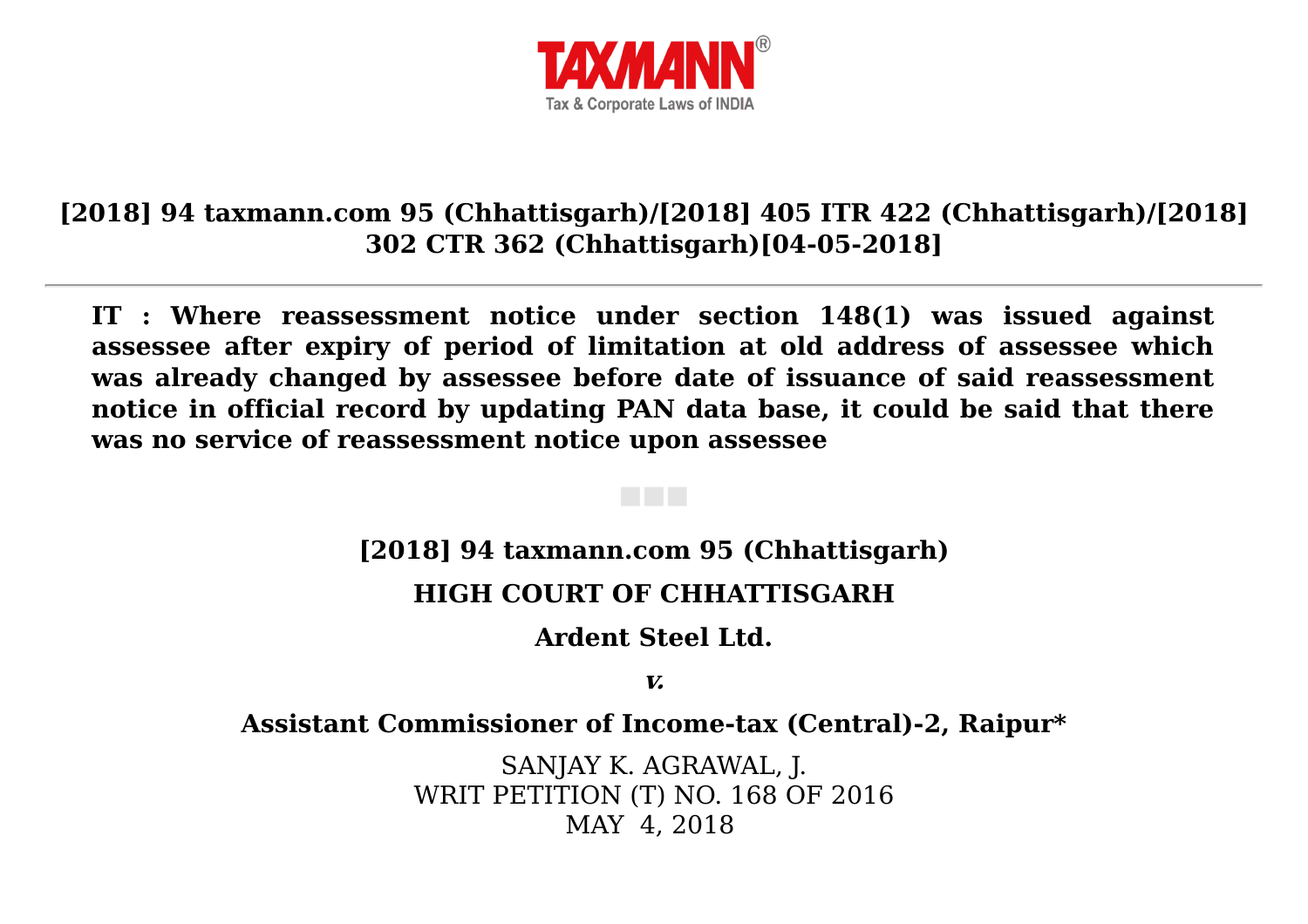**Section [148,](javascript:void(0);) read with section 292BB, of the Income-tax Act, 1961 - Income escaping assessment - Issue of notice for (Service of notice) - Assessment year 2009-10 - Whether where notice for reopening of assessment was issued to assessee after expiry of period of limitation at old address of assessee which had already been changed by assessee in official record by updating PAN data base, it could be said that there was no service of reassessment notice upon assessee - Held, yes - Whether, further, service of notice to Chartered Accountant of assessee was not service at all and merely because assessee had participated in reassessment proceedings by filing return and filing objection to reassessment, notice issued to it through its Chartered Accountant, to sought reasons to believe, same could not make service of notice valid - Held, yes - Whether, therefore, reassessment proceedings on assessee was bad in law and deserved to be quashed - Held, yes [Paras 25 and 45] [In favour of assessee]**

### **FACTS**

- The assessee was duly assessed for the relevant assessment year. The assessee was served with reassessment notice under section 148(1) through his Chartered Accountant. Responding to the notice so issued, the assessee filed return and thereafter, sought reasons to believe from the Assessing Officer. He was served with notice under section 143(2). Thereafter, the assessee filed objections against the reasons for reopening the completed assessment under section 148 clearly stating that he was never served with reassessment notice claimed to be sent by the department and he had already changed his address duly updated in the PAN data base and the address was clearly mentioned in the tax returns and request was made for closure of the case. But, the objection against reassessment proceedings initiated under section 148, was rejected indicating that notice was issued on the address shown in the tax returns and it had returned back citing the reason to be 'left'.
- In instant writ petition the assessee contended that no notice was issued within the period of limitation as prescribed under section  $149(1)(b)$  read with section  $148(1)$ , therefore, the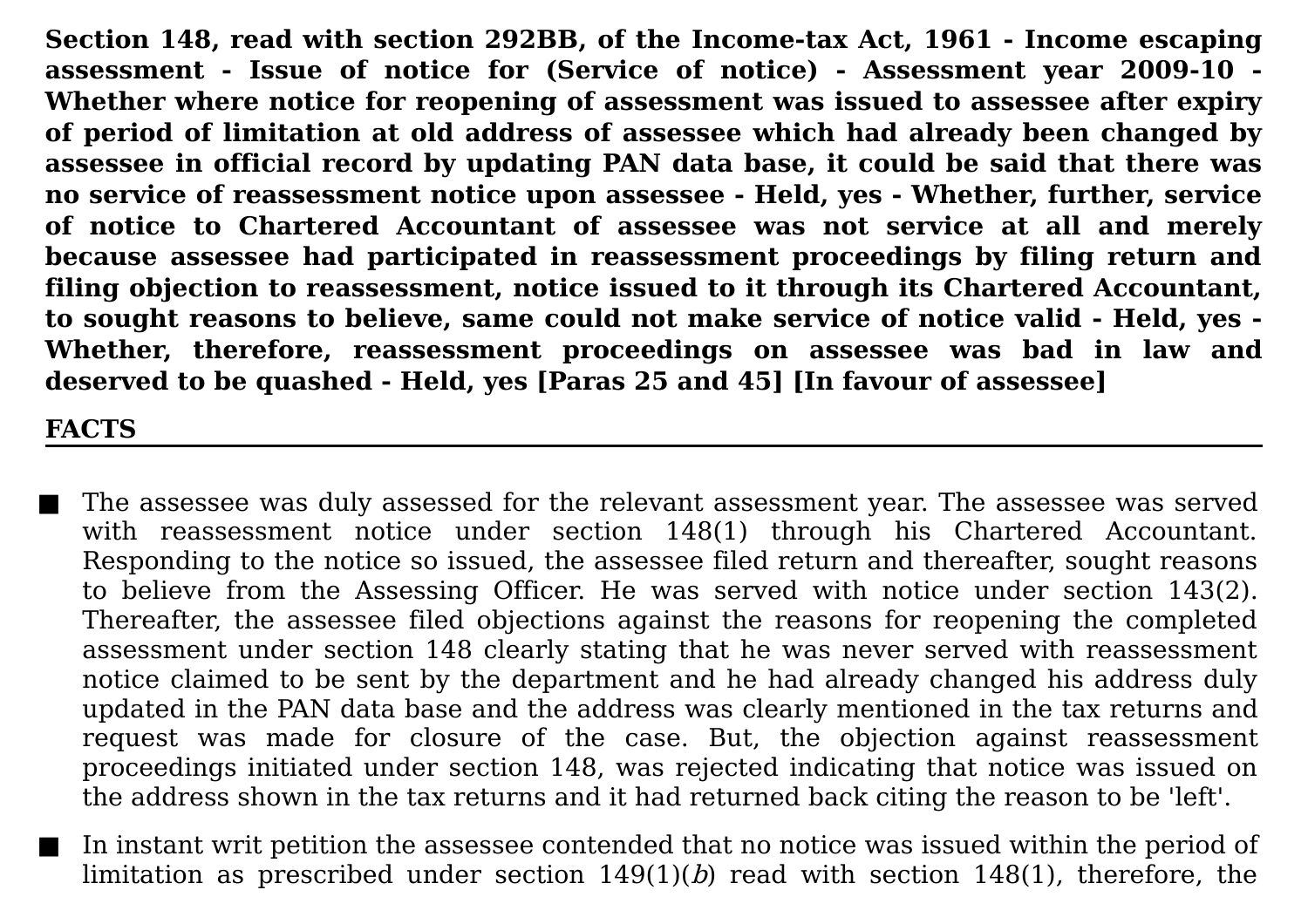initiation of proceeding for reassessment was barred by limitation and even otherwise, alternatively, no notice was served to the assessee under section 148(1), as such, initiation of proceeding for reassessment and the order deciding objections deserved to be quashed.

### **HELD**

- Two questions that arise for consideration would be that whether notice under section 148 has been issued in terms of section 149 to the petitioner before initiating proceeding for reassessment under section 147 and; alternatively, whether notice under section 148 has been served to the petitioner to furnish return of income in prescribed form for the relevant assessment year [Para 14]
- Section 147 is not a charging section. It merely provides a machinery whereby an income which has escaped assessment or has been under-assessed in the relevant assessment years can be brought into the network of taxation. [Para 16]
- The existence of the reason(s) to believe is supposed to be the check, a limitation, upon power to reopen the assessment. Section 148(2) imposes a further check upon the said power, viz., the requirement of recording of reasons for such reopening by the Assessing Officer. Section 151 imposes yet another check upon the said power, viz., the Commissioner or the Board, as the case may be, has to be satisfied, on the basis of the reasons recorded by the Income-tax Officer, that it is a fit case for issuance of such a notice. The power conferred upon the Assessing Officer by sections 147 and 148 is thus not an unbridled one. It is hedged in with several safeguards conceived in the interest of eliminating room for abuse of this power by the Assessing Officers. All the requirements stipulated by section 147 must be given due and equal weight. [Para 17]
- Section 148(1) provides for issuance of notice when income has escaped assessment and service of notice. Section 149 provides time limit for notice. Notice must be issued within the limitation period prescribed in section 149(1), however, service of notice within the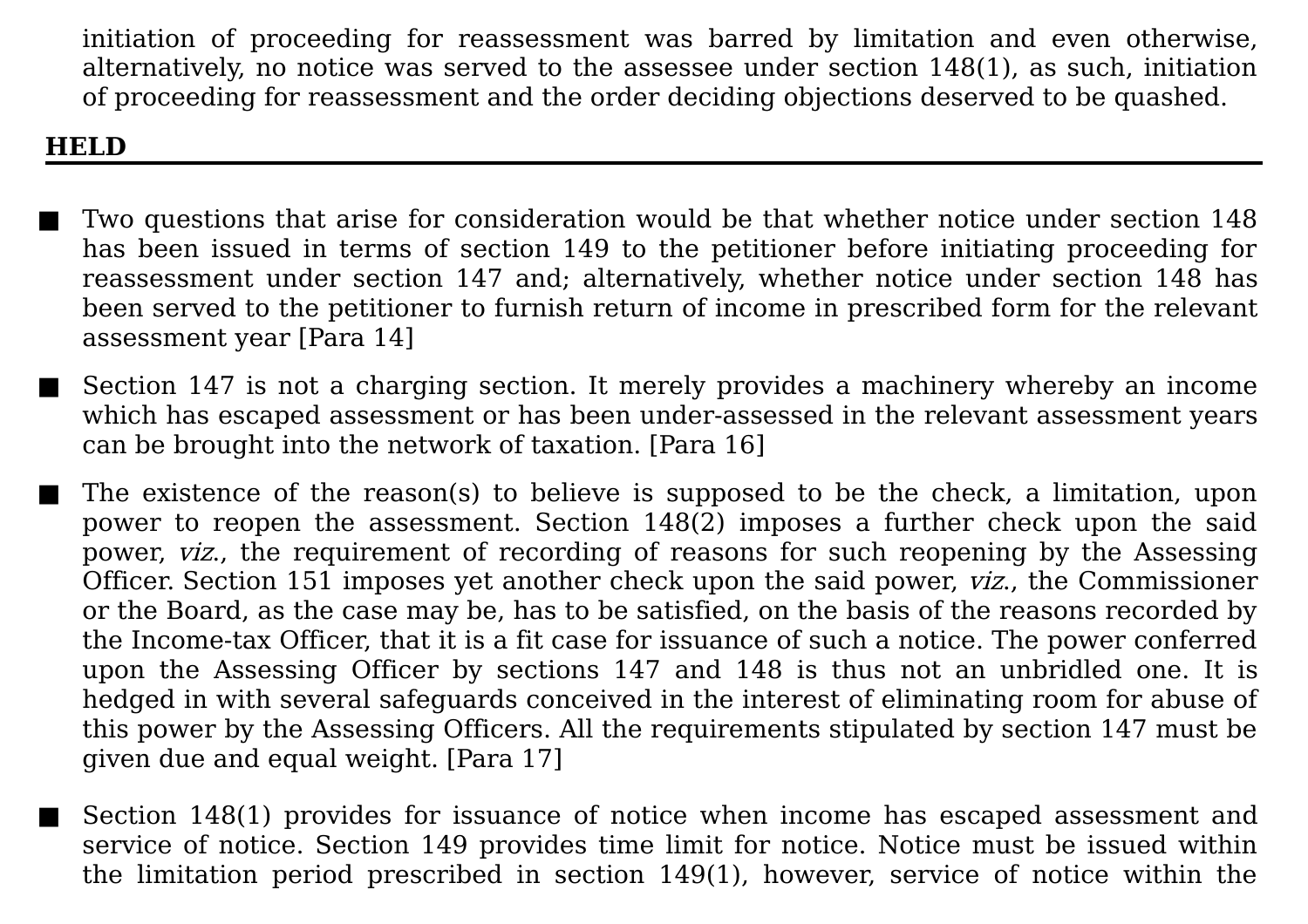limitation period is not a prerequisite for conferment of jurisdiction on the Assessing Officer. A clear distinction has been made out between 'issue of notice' and 'service of notice' under the IT Act. Section 149 prescribes the period of limitation. It categorically prescribes that no notice under section 148 shall be issued after the prescribed limitation has lapsed. Section 148(1) provides for service of notice as a condition precedent to making the order of reassessment. Once a notice is issued within the period of limitation, jurisdiction becomes vested in the Assessing Officer to proceed to reassess. The mandate of section 148(1) is that reassessment shall not be made until there has been service. [Para 19]

- The requirement of issue of notice is satisfied when a notice is actually issued within the period of limitation prescribed. Service of notice under the act is not a condition precedent to conferment of jurisdiction on the Assessing Officer to deal with the matter but it is a condition precedent for making of the order of assessment. [Para 20]
- Service of notice under section 148 for the purpose of initiating proceedings for reassessment is not a mere procedural requirement but it is a condition precedent for initiation of proceedings for reassessment under section 147. However, service of notice under section 148 is an integral part of the cause of action arising out of initiation of a proceeding under section 147. [Para 22]
	- Now, the question for consideration would be, when can be notice under section 148 can be said to have been issued? [Para 23]
- $\blacksquare$  A focused glance of the provision of section 149(1) would show that the maximum time limit for issuance of notice under section 148 is six years from the end of relevant assessment year. In the present case, the relevant assessment year was 2009-10 and the impugned notice was said to have been issued on 15-3-2016 on the incorrect address of the assessee which had already been changed on the date of issuance of notice by updating the PAN data base. The term 'shall be issued' used in section 149 is extremely important. [Para 25]

The expression 'issue' has been defined in Black's Law Dictionary to mean 'To send forth; to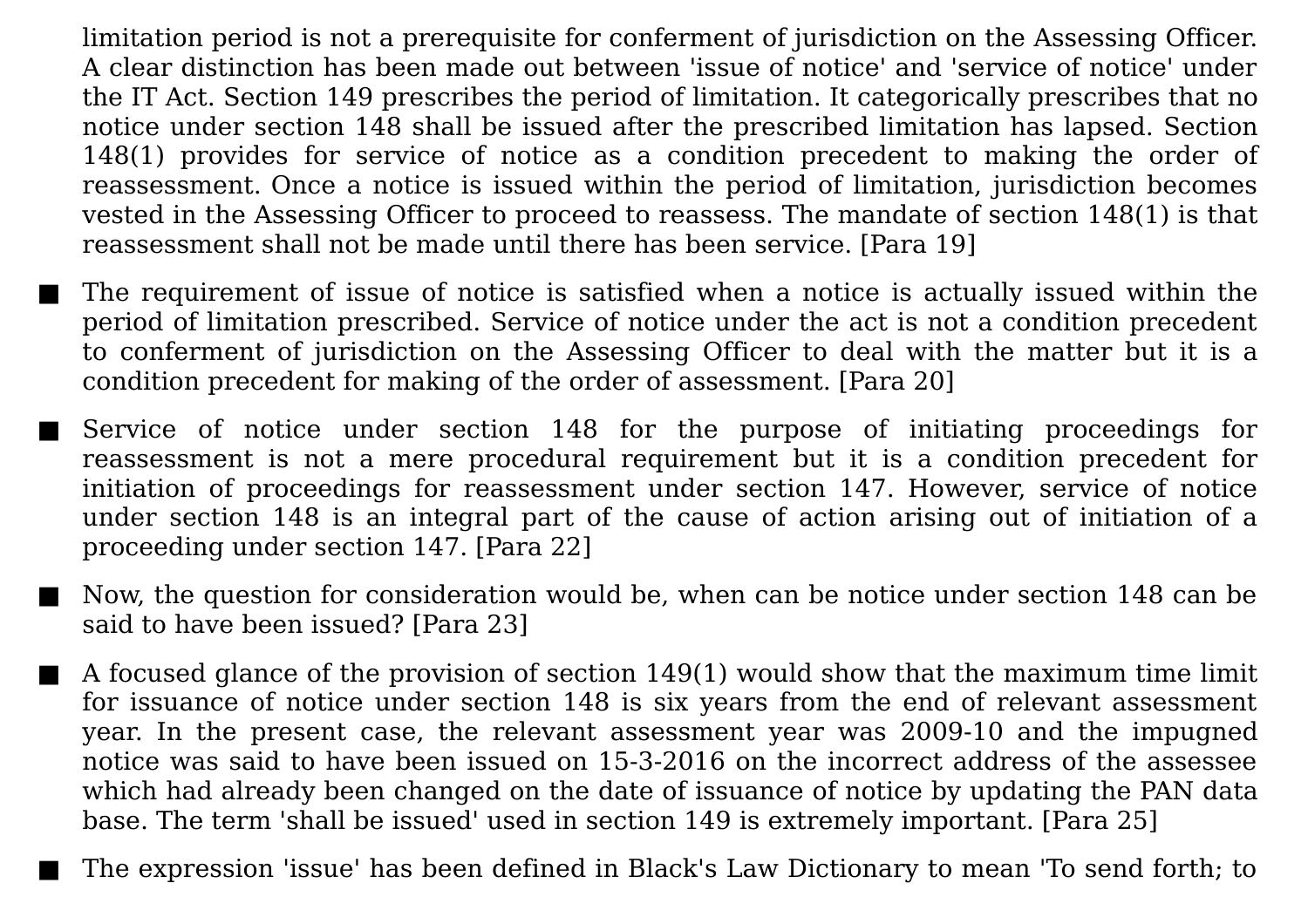emit; to promulgate; as, an officer issues order, process issues from Court. To put into circulation; as, the treasury issues notes. To send out, to send out officially; to deliver, for use, or authoritatively; to go forth as authoritative or binding. When used with reference to writs, process, and the like, the term is ordinarily construed as importing delivery to the proper person, or to the proper officer for service etc. [Para 26]

- Thus, the expression 'to issue' in the context of issuance of notice, writs and process, has been attributed the meaning, to send out; to place in the hands of the proper officer for service. The expression 'shall be issued' as used in section 149 would therefore have to be read in the aforesaid context. Thus, the expression 'shall be issued' would mean to send out to the place in the hands of the proper official for service. After issuing notice and after due dispatch, it must be placed in hands of the serving officer like the post office by speed post or by registered post etc., by which the officer issuing notice may not have control over the said notice after issuance of the said notice. It must be properly stamped and issued on the correct address to whom it has been addressed. Mere signing of notice cannot be equated with the issuance of notice as contemplated under section 149. [Para 28]
- Section 27 of the General Clauses Act, 1897 provides that where any Central Act authorizes or requires any document to be served by post, whether the expression 'serve' or either of the expressions 'give' or 'send' or any other expression is used, then, unless a different intention appears, the service shall be deemed to be effected by properly addressing, prepaying and posting. In such a case, unless the contrary is proved it would be deemed to have been served at the time when the letter would be delivered in the ordinary course of post to the assessee. [Para 31]
	- Having noted the principles of law governing issuance of notice under section  $149(1)$ , reverting to the facts of the present case, it is the case of the revenue that notice was issued under section 148(1) by the officer concerned on the address shown in the return and it was sent for delivery well within the period of limitation through speed post for delivering to the present petitioner, which was seriously disputed by the assessee and even prayed for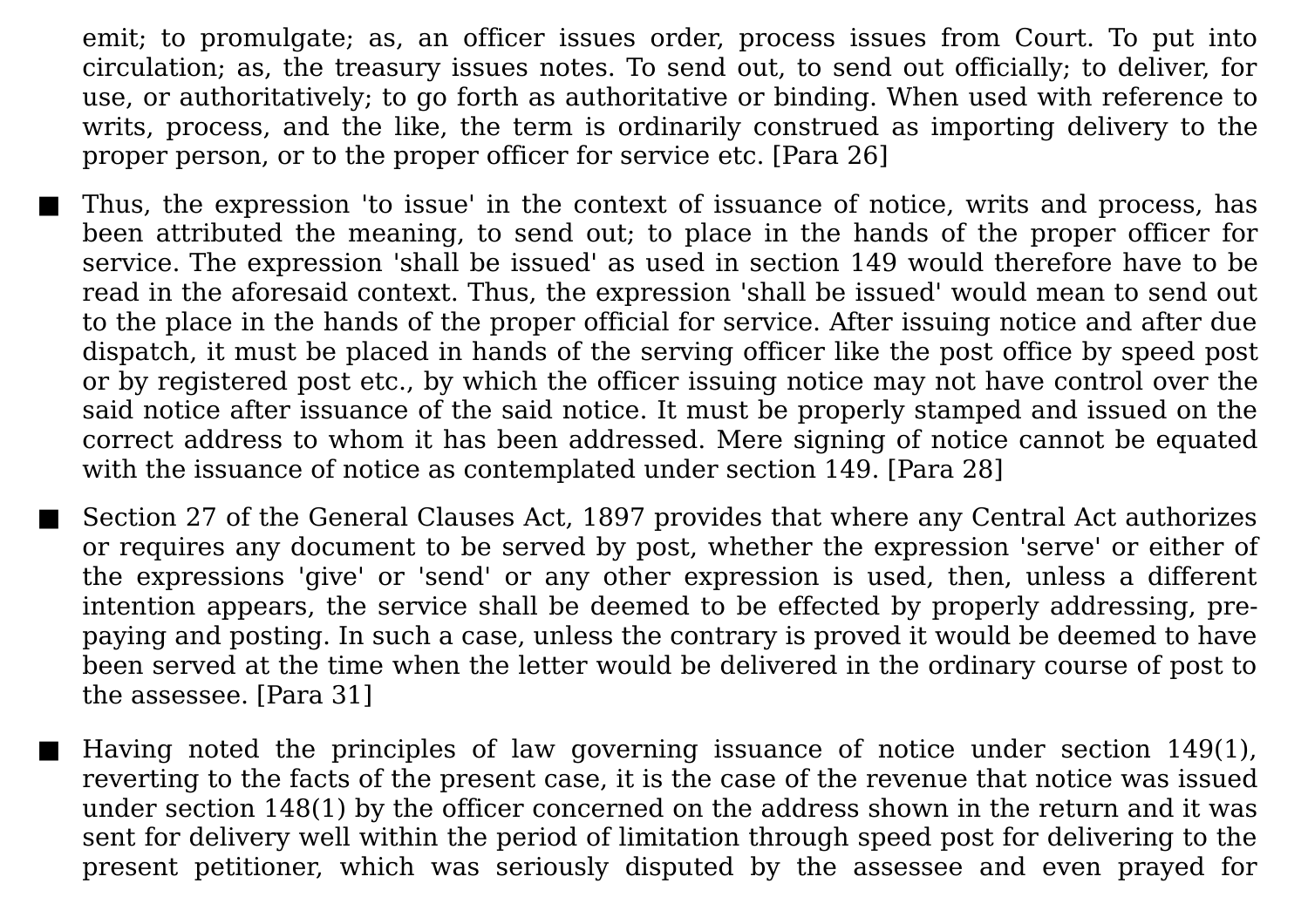production of said notice, but ultimately, it had not been produced by the revenue on record. The said notice was ultimately, said to have been returned unserved and served to the assessee through its Chartered Accountant after the period of limitation which is 31-3-2016. [Para 33]

- It is the case of the petitioner that address of the assessee has been changed and the changed new address had duly been communicated to the assessee by Income Tax Pan Services Unit. [Para 34]
	- The assessee had filed number of documents along with his application clearly demonstrating that the petitioner has been issued with show cause notice under section  $271(1)(c)$  for the assessment year 2008-09 by the same Assessing Officer, Assistant Commissioner of Income tax in the new address; notice under section 274 read with section 271 (notice under section  $271(1)(c)$ ); notice under section 142(1); notice under section 143(2); and notice under section 142(1). All notices have been issued and served to the petitioner on the new address. The respondents have neither filed the impugned reassessment notice with envelope having the postal endorsement 'left' with a copy to the other side nor filed copy of dispatch register with postal receipt nor furnished any explanation as to why the same Assessing Officer, who has issued and served notices to the petitioner on the newly changed correct address available with him and on which address he has issued notices in February and March, 2016 for the assessment year 2008-09, decided and issued notice on the old address for the assessment year 2009-10. Even the instant notice was issued on the incorrect/old address to the petitioner assessee, therefore, presumption under section 27 of the General Clauses Act, 1897 is also not available in favour of the revenue. [Para 35]
- **Burden to establish that notice under section 149(1)(b) read with section 148(1) has been** issued to assessee was on the revenue which the revenue had failed to discharge, as the revenue has clearly failed to establish that the notice was issued on or before 31-3-2016 on the assessee correct address and it was dispatched on or before 31-3-2016 and it was put to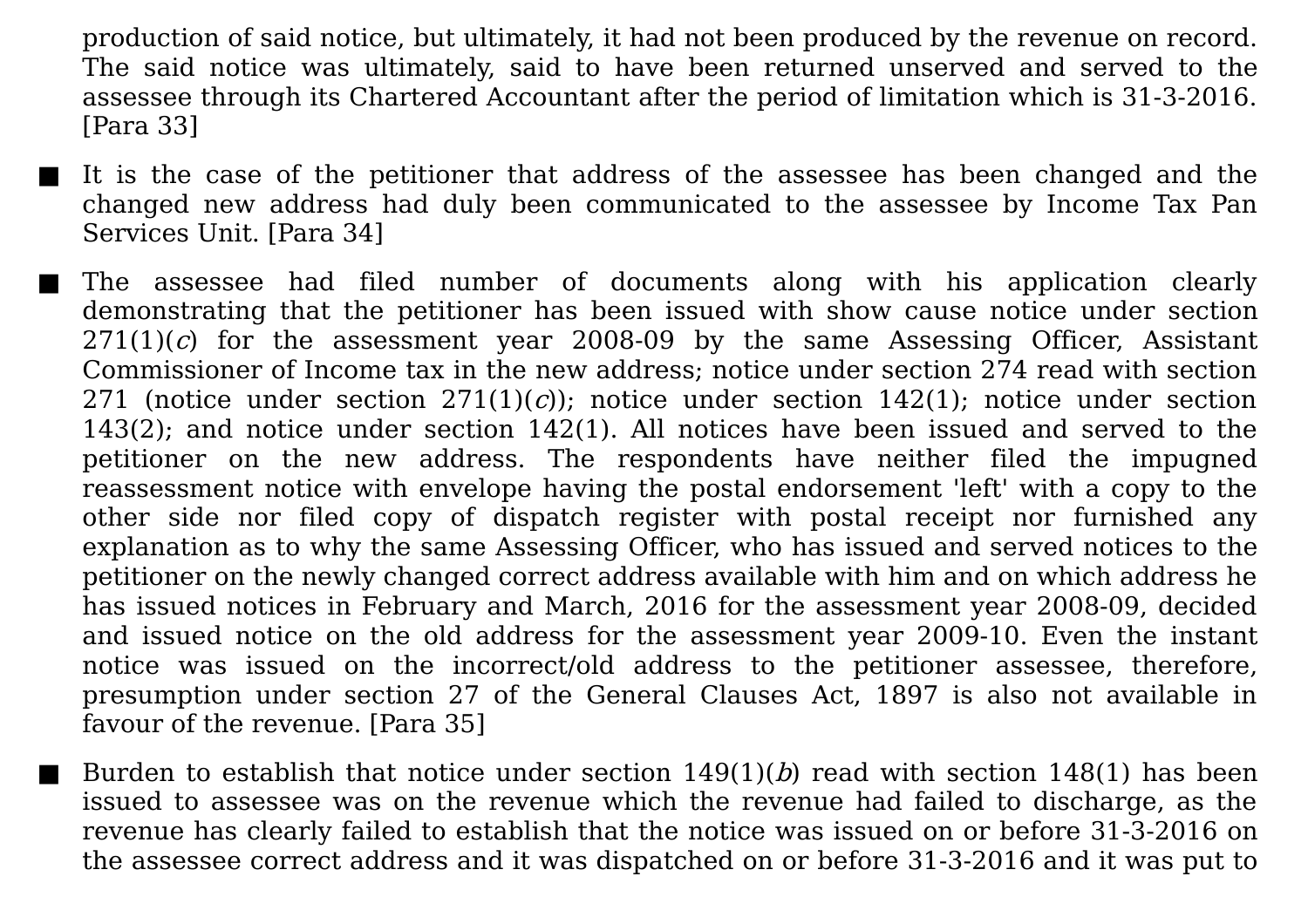the proper serving officer for serving in accordance with law. Therefore, no notice under section  $149(1)(b)$  read with section  $148(1)$  was issued to the assessee well within the period of limitation on or before 31-3-2016 on the officially notified correct address available in the official record for service of notice to the assessee which was a jurisdictional fact and condition precedent for initiation of assessment proceeding under section 148(1). [Para 36]

This would lead us to the second question, whether notice under section 148(1) served to the petitioner, as service of notice is the condition precedent for reopening assessment under section 148(1). This plea is an alternative plea raised on behalf of the petitioner without prejudice to the plea raised so far as issuance of notice is concerned. [Para 37]

■ It is the case of the revenue that the petitioner has participated in the assessment proceedings after service of notice through Chartered Accountant and filed return and also raised objections and objections were decided, therefore, the petitioner is deemed to have waived the service of notice under section 149(1) relying upon section 292BB. [Para 38]

A careful perusal of the provision of section 292BB would show that a proviso is appended to the main provision which provides that the aforesaid provision would not apply where the assessee has raised such objection before the completion of such assessment or reassessment. In the instant case, the petitioner has raised objections while submitting its reply to the reasons for reassessment in which it re-iterated that no notice under section 148 was served on the company. The fact that all returns of income are upto date and have been filed till the assessment year 2015-16. The address of the company has been clearly mentioned in tax returns and even the data for issuance of PAN also reflect the said address. The assessee contended that it was unable to understand as to why the notice under section 148 was not served even though the correct address is available with the department. The assessee requested to take judicial cognizance of its objection regarding the non-issuance and service of notice as per the requirement of the proviso to section 292BB. It claimed that in view of the factum of the non-service of the notice, the re-opening of assessment ought to be dropped and the notice under section 148 withdrawn. [Para 39]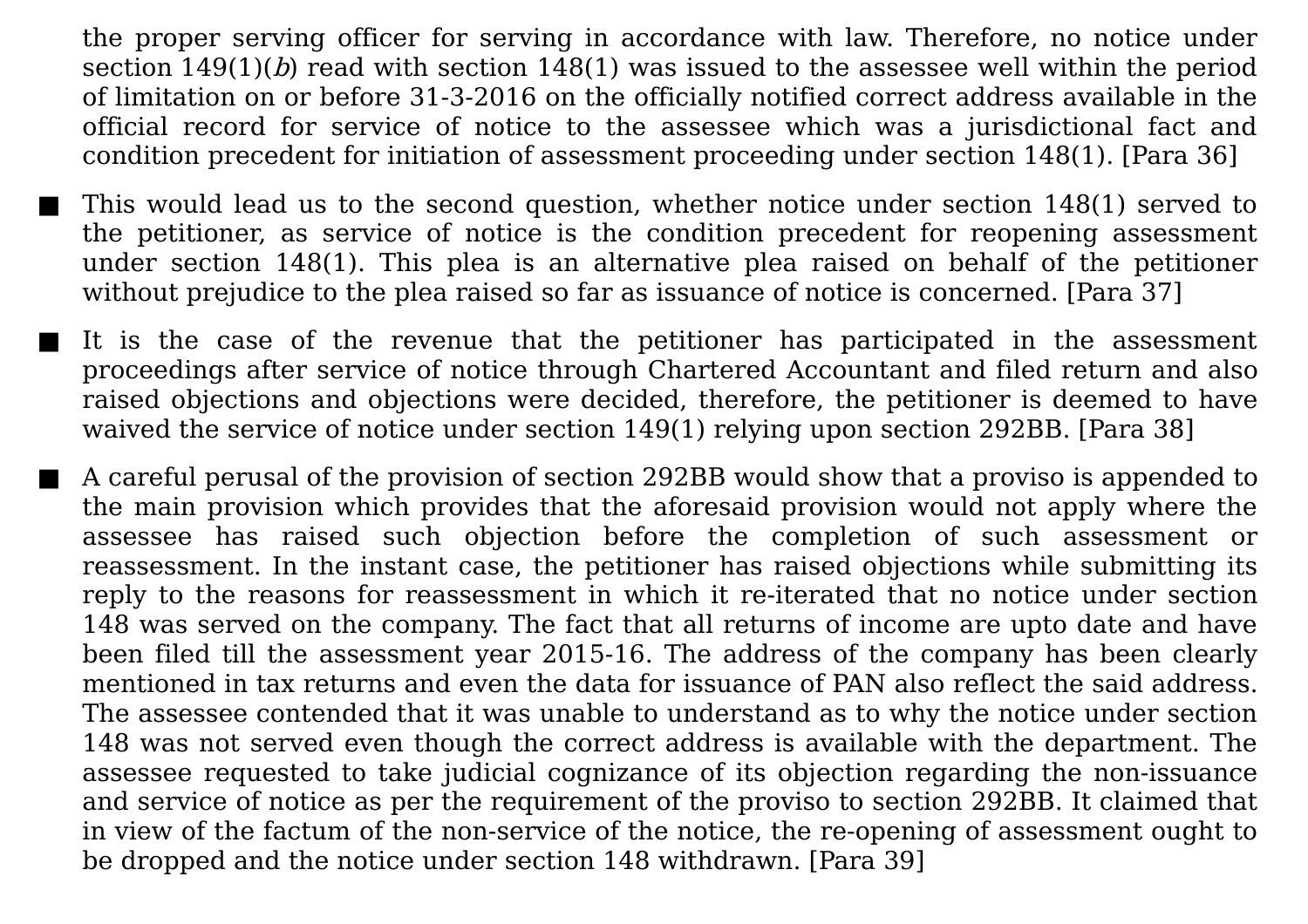The objections have been replied by the revenue that the assessee contended that the notice under section 148 was not served through the correct address and in view of the factum of the non-issuance and service of notice as per the requirement of the provision to section 292BB, the re-opening of assessment ought to be dropped and the notice under section 148 withdrawn. In this connection, it is to be informed that revenue had issued notice under section 148 to the address of assessee-company as mentioned on PAN and in tax returns. Any notice sent through speed post by Indian Postal Department is a valid service of notice as per the manner and procedures provided in the Act. The said notice was returned back to this office by the Indian Postal Department citing the reasons 'Left'. The revenue further submitted that - The notice under section 148 was issued only after taking necessary approval from the competent authority. Further, the notice under section 148 was issued only after the Assessing Officer had a reason to believe on the basis of facts and information available in his possession that the income had escaped assessment. [Para 40]

The aforesaid narration of facts would show that no notice was served to the petitioner. The plea of section 292BB would not be available to the petitioner as the petitioner has submitted its objection to the Assessing Officer prior to the completion of assessment proceeding. Law in this regard is well settled which may be noticed herein profitably. [Para 41]

A Full Bench of the Allahabad High Court in the matter of Laxmi Narain Anand Prakash v. CST AIR 1980 All 198 has held that the notice of initiation proceeding under section 21 of the U.P. Sales Tax Act, 1947 was a condition precedent and not only a procedural requirement. The mere fact that the assessee had obtained knowledge of the proceeding and participated could not validate the proceeding being initiated without jurisdiction. [Para 42]

■ A Division Bench of the Delhi High Court in *CIT* v. *Chetan Gupta* [2015] 62 [taxmann.com](javascript:void(0);) 249/382 ITR 613 clearly held that merely because an assessee may have participated in the proceedings, the requirement of service of proper notice upon the person in accordance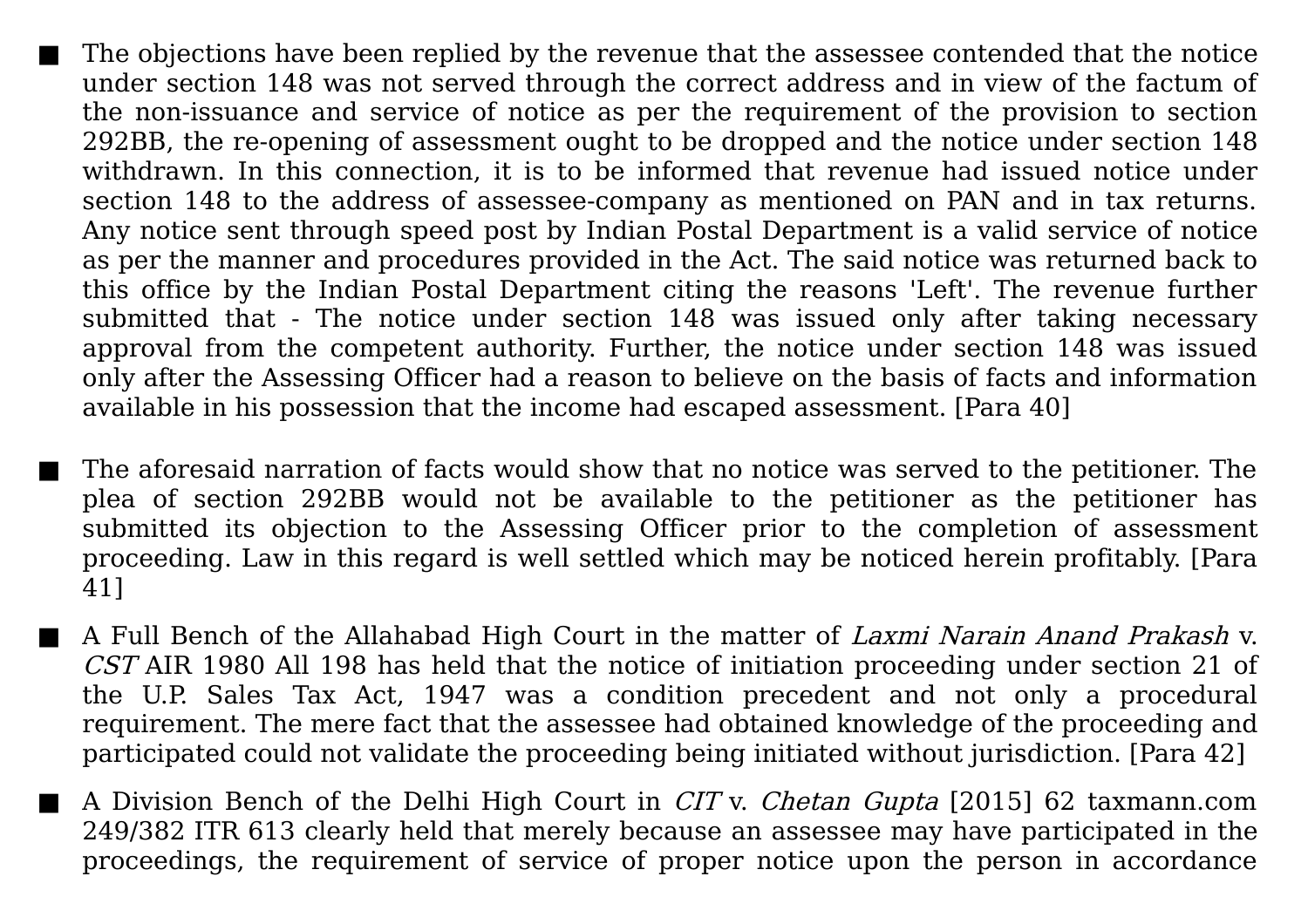with the legal requirement under section 148 is not dispensed with and reassessment proceedings finalized by the Assessing Officer without effecting service of notice on the assessee under section 148(1) are invalid. [Para 43]

- Thus, on the basis of above-stated legal analysis, no notice was served to the petitioner under section 148(1) and service of notice to the Chartered Accountant of the assesseecompany was not service at all and participation of the assessee-company by filing return and filing objection to the notice to the reasons to believe could not be held to be a valid service of notice and, therefore, it cannot be held that the petitioner was served with notice under section 148(1). Thus, having answered both the questions in favour of the assessee and against the revenue, neither notice under section 148(1) within the period of limitation as prescribed in section  $149(1)(b)$  was issued to the petitioner nor it was served in terms of section 148(1), therefore, the reassessment proceedings initiated by the said notice and the order deciding objection were without jurisdiction and without authority of law. [Para 45]
- As a fallout and consequence of the aforesaid discussion, the notices dated 15-3-2016 and 13-4-2016 and the order dated 5-8-2016 deserve to be and are hereby quashed. [Para 46]

### **CASE REVIEW**

Calcutta Discount Co. Ltd. v. ITO AIR 1961 SC 372 (para 13); CIT v. A. Raman and Co. AIR 1968 SC 49 (para 13); P.V. Doshi v. CIT [\[1978\]](javascript:void(0);) 113 ITR 22 (Guj.) (para 18); CIT v. Chetan Gupta [2015] 62 [taxmann.com](javascript:void(0);) 249/382 ITR 613 (Delhi) (para 19); R.K. Upadhyaya v. Shanabhai P. Patel [1987] 33 Taxman [229/166](javascript:void(0);) ITR 163 (SC) (para 20); ST Microelectronics (P.) Ltd. v. Dy. CIT [2016] 384 ITR 550/72 [taxmann.com](javascript:void(0);) 203 (Delhi) (para 32); CCE v. M.M. Rubber & Co. AIR 1991 SC 2141 (para 32) and Laxmi Narain Anand Prakash v. CST AIR 1980 All 198 (para 42) followed.

#### **CASES REFERRED TO**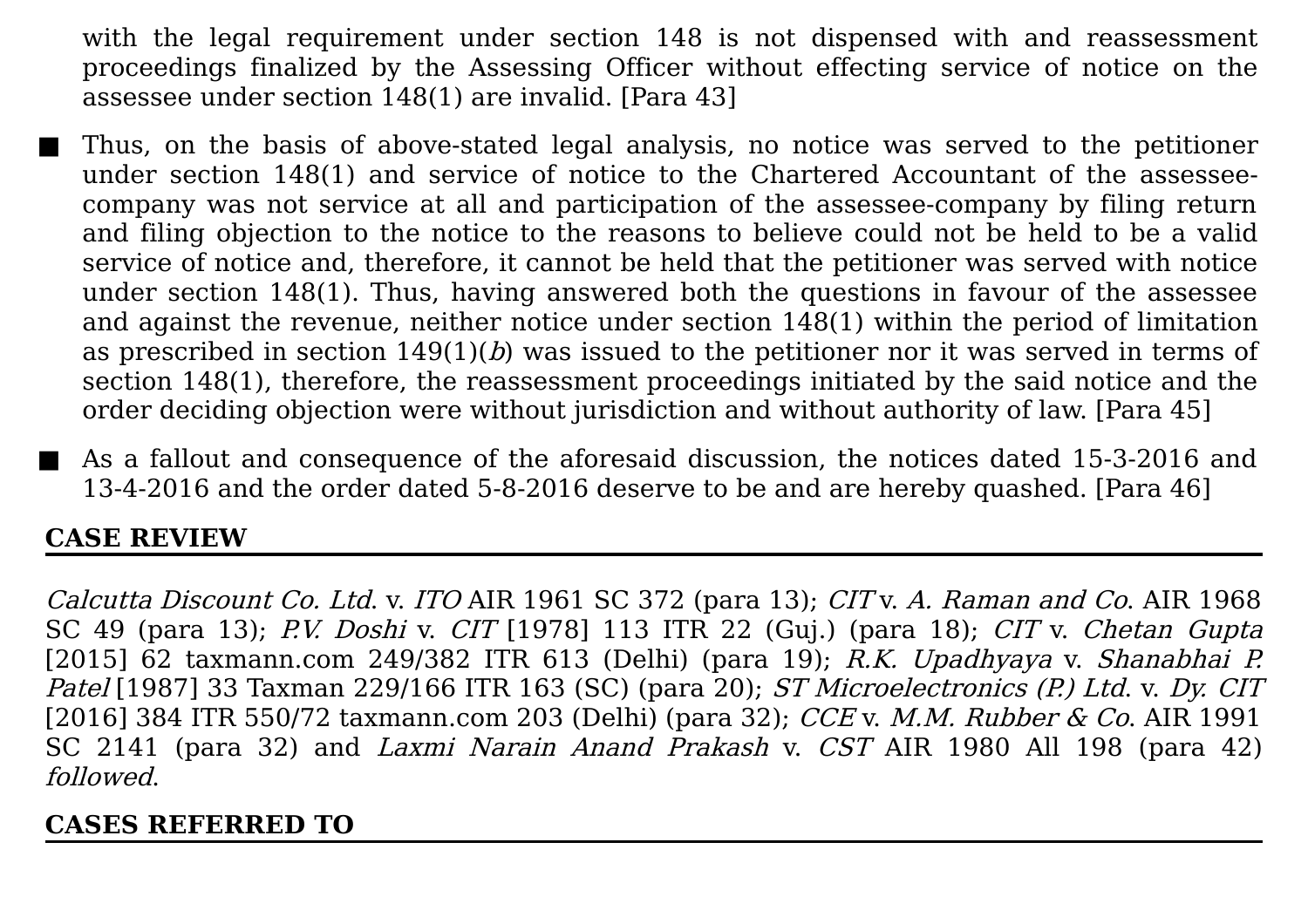CIT v. Chhabil Dass Agarwal [2013] 36 [taxmann.com](javascript:void(0);) 36/217 Taxman 143/357 ITR 357 (SC) (para 9), Calcutta Discount Co. Ltd. v. ITO AIR 1961 SC 372 (para 9), CIT v. A. Raman and Co. AIR 1968 SC 49 (para 11), Jeans Knit (P.) Ltd. v. Dy. CIT[2017] 77 [taxmann.com](javascript:void(0);) 176/390 ITR 10 (SC) (para 12), Sri Krishna (P.) Ltd. v. ITO [1996] 87 [Taxman](javascript:void(0);) 315 (SC) (para 17), P.V. Doshi v.  $CIT [1978]$  $CIT [1978]$  113 ITR 22 (Guj.) (para 18),  $CIT$  v. *Chetan Gupta* [2015] 62 [taxmann.com](javascript:void(0);) 249/382 ITR 613 (Delhi) (para 19), R.K. [Upadhyaya](javascript:void(0);) v. Shanabhai P. Patel [1987] 33 Taxman 229/166 ITR 163 (SC) (para 21), CIT v. Major Tikka Khushwant Singh [1995] 80 Taxman 88/212 ITR 650 (Gua.) (para 22), CIT v. Mintu Kalita [2001] 117 Taxman [388/\[2002\]](javascript:void(0);) 253 ITR 334 (Gua.) (para 22), CESC Ltd. v. Dy. CIT [2003] 131 Taxman [751/263](javascript:void(0);) ITR 402 (Cal.) (para 22), CIT v. B J N Hotels Ltd. [2017] 79 [taxmann.com](javascript:void(0);) 336/[2016] 382 ITR 110 (Kar.) (para 29), Government Wood Works v. State of Kerala [1988] 69 STC 62 (Ker.) (para 29), ST Microelectronics (P.) Ltd. v. Dy. CIT [2016] 72 [taxmann.com](javascript:void(0);) 203/384 ITR 550 (Delhi) (para 32), Collector of Central Excise v. M.M. Rubber & Co. AIR 1991 SC 2141 (para 32) and Laxmi Narain Anand Prakash v. CIT AIR 1980 All. 198 (para 42).

**Ajay Wadhwa** and **Ankit Singhal**, Advs. for the Petitioner. **Mrs. Naushina Ali**, Adv. for the Respondent.

## **ORDER**

**1.** The jurisdiction of this Court under Article 226 of the Constitution of India has been invoked by the petitioner herein calling in question the notices dated 15-3-2016 and 13-4-2016 issued under Section 148 of the Income Tax Act, 1961 (for short, 'the IT Act') for reassessing the petitioner's income for the assessment year 2009- 10 and eventually also seeks to challenge the order dated 5-8-2016 by which the assessing officer has rejected the petitioner's objection.

**2.** The aforesaid challenge has been laid in the following factual backdrop: —

**3.** The petitioner was duly assessed for the assessment year 2009-10. It is the case of the petitioner that on 13-4-2016, for the first time, he was served with notice under Section 148(1) of the IT Act through his Chartered Accountant and the petitioner was never served with notice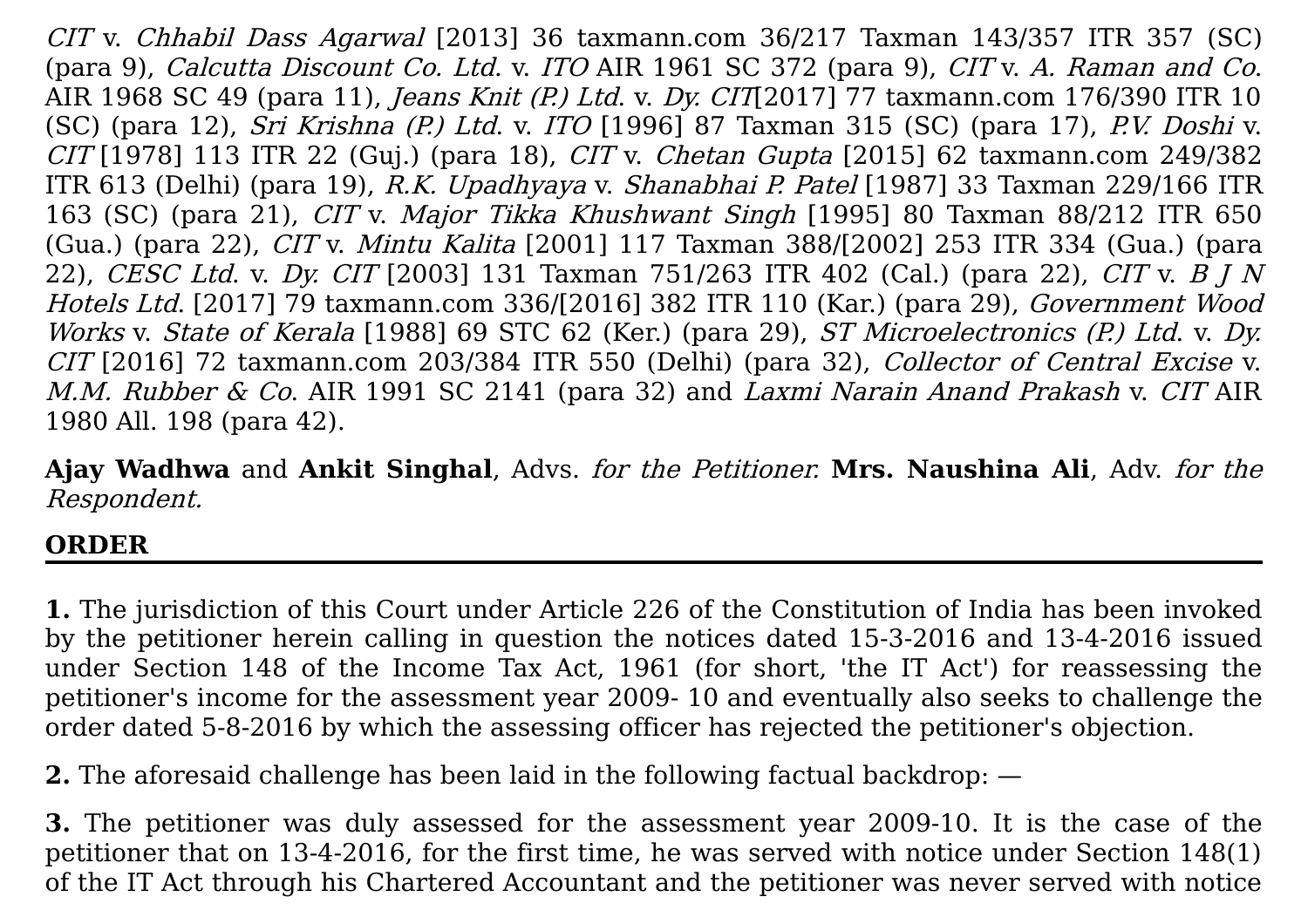alleged to be issued under Section 148(1) of the Act on 15-3-2016. Responding to the notice so issued, the petitioner filed return on 2-5-2016 and thereafter, sought reasons to believe from the assessing officer and thereafter, he was served with notice dated 4-5-2016 under Section 143(2) of the IT Act for the assessment year 2009-10. Thereafter, the petitioner sought certain information by letter dated 9-5-2016 and ultimately, he filed objections against the reasons for reopening the completed assessment under Section 148 of the IT Act on 18-7-2016 clearly stating that he was never served with notice dated 15-3-2016 and he had already changed his address duly updated in the PAN data base and the address has been clearly mentioned in the tax returns and request was made for closure of the case. But, thereafter, on 5-8-2016, the objection against reassessment proceedings initiated under Section 148 of the IT Act for the said assessment year, was rejected indicating that notice was issued on 15-3-2016 on the address shown in the tax returns and it has returned back on 28-3-2016 to the office citing the reason to be "left". Questioning the initiation of proceeding of reassessment under Section 148 of the IT Act, this writ petition has been preferred principally on the ground that no notice was issued within the period of limitation as prescribed under Section 149(1)(b) read with Section 148(1) of the IT Act and, therefore, the initiation of proceeding for reassessment is barred by limitation and even otherwise, alternatively, no notice was served to the petitioner under Section 148(1) of the IT Act, as such, initiation of proceeding for reassessment and the order deciding objections dated 5-8-2016 deserve to be quashed.

**4.** Return has been filed by the respondents stating inter alia that only objections have been rejected and the assessing officer has not arrived at a final decision to be communicated and the petitioner has alternative remedy with it if it is not satisfied with the outcome of the assessment proceeding and the writ petition as framed and filed is not maintainable. The petitioner has been served with notice dated 15-3-2016 through speed post and has filed its return of income in response to notice under Section 148 of the IT Act and also participated in the assessment proceedings and thereafter, by his conduct, abandoned the right to claim nonservice of notice under Section 148. Thus, the irregularities, if any, got cured by the subsequent conduct of the assessee, as the petitioner himself on 2-5-2016 filed its return mentioning the reference of notice under Section 148 of the IT Act dated 15-3-2016, which clearly indicates the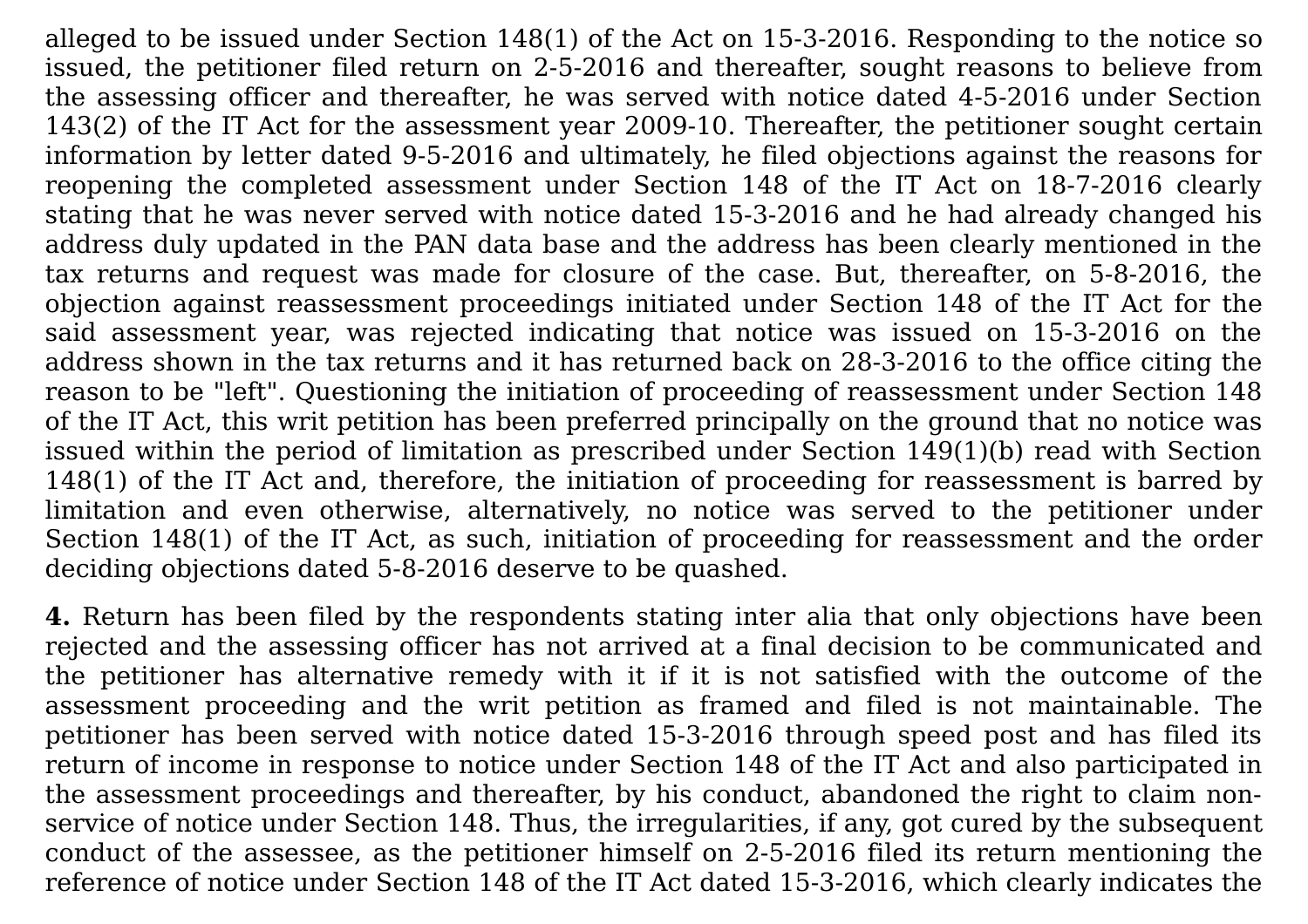service of notice. Therefore, the writ petition as framed and filed is premature and deserves to be dismissed.

**5.** Mr. Ajay Wadhwa, learned counsel appearing on behalf of the petitioner, would submit that no notice within the period of limitation as required under Section 149(1)(b) of the IT Act, within a period of six years from 31-3-2010 was issued for reopening the concluded and completed assessment, as the notice dated 15-3-2016 was never issued / dispatched on the correct address of the petitioner since the petitioner's address has been changed after filing of return which is apparently in the knowledge of the assessing officer. The same assessing officer has issued notices for reassessment for the year 2008-09 on the correct address of the petitioner, therefore, the correct address of the petitioner was well within the knowledge of the said assessing officer and as such, issuance of notice on wrong address cannot be said to be issuance of proper notice under Section 149(1)(b) of the IT Act for initiation of reassessment proceeding under Section 148(1) read with Section 147 of the IT Act. Alternatively, it is further submitted that no notice under Section 148(1) of the IT Act was ever served to the petitioner which is *sine qua non* and condition precedent as well for opening the reassessment proceeding under Section 147 read with Section 148 of the IT Act. Mere participation of the petitioner in the reassessment proceeding would not amount to service of notice as contemplated under Section 148(1) of the IT Act. Therefore, the entire reassessment proceedings initiated and the objections rejected for reopening the assessment proceeding deserves to be quashed.

**6.** Mrs. Naushina Ali, learned counsel appearing for the respondents, would vehemently oppose the submissions made on behalf of the petitioner and would submit that notice issued under Section 148(1) of the IT Act dated 15-3-2016 to the address of the petitioner Company mentioned in the return by speed post is a valid service of notice in the manner prescribed in the Act and the said notice was returned unserved on 28-3-2016 and thereafter, the petitioner has filed its return of income in response to the notice under Section 148 and participated in the personal hearing and thereafter, by his conduct abandoned the right to claim non-service of notice under Section 148. Therefore, the petitioner by subsequent participation in the proceeding and by filing return has waived the service of notice, if any and as such, the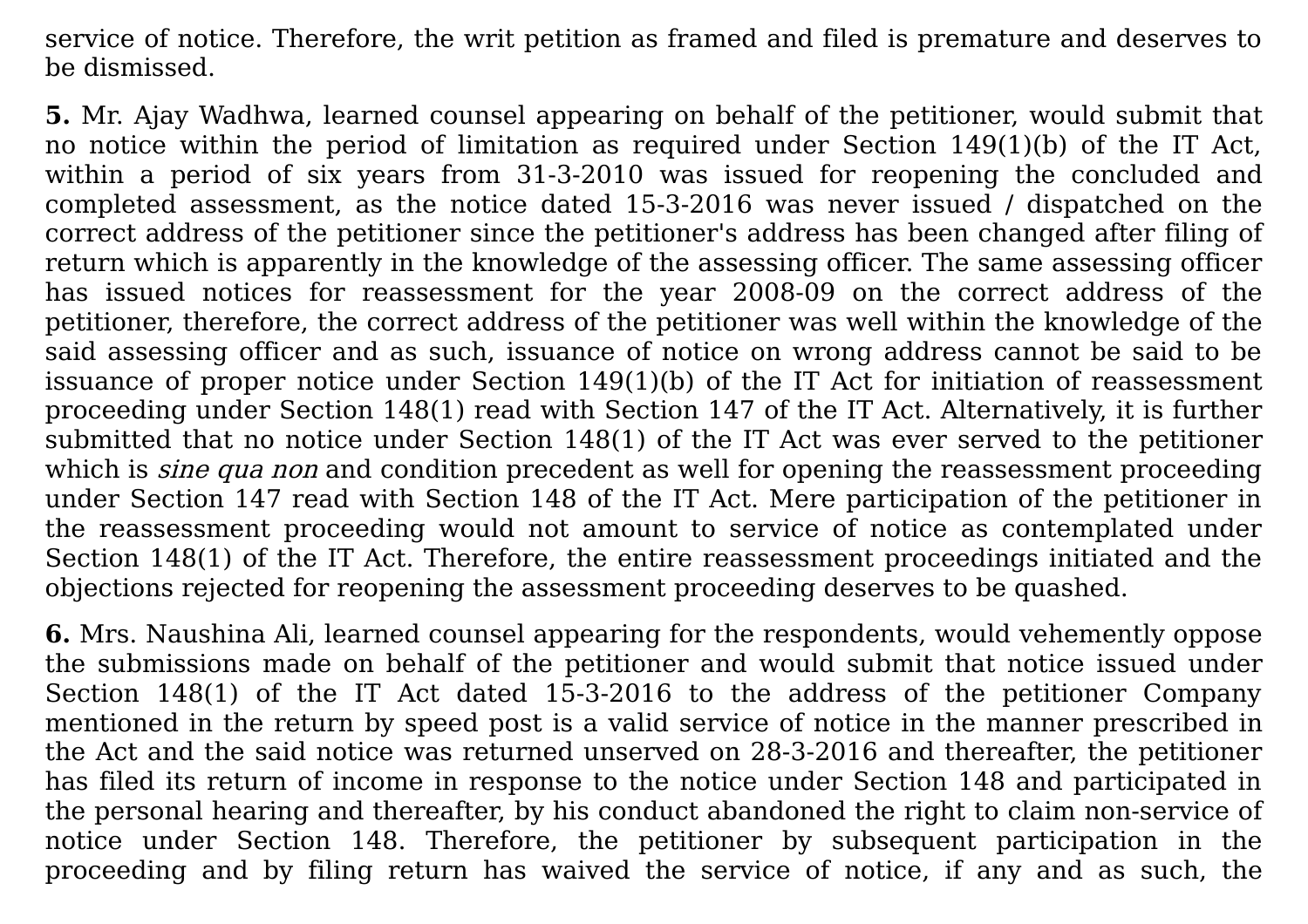objections have rightly been rejected and the writ petition is premature and deserves to be dismissed with costs.

**7.** I have heard learned counsel for the parties, considered the rival submissions made hereinabove and gone through the record with utmost circumspection.

**8.** The first issue for consideration would be whether the writ petition challenging the show cause notice issued under Section 147 read with Section 148 of the Act, 1961 is maintainable in law.

**9.** It was vehemently submitted on behalf of the respondents relying upon the decision of the Supreme Court in the matter of CIT v. Chhabil Dass Agarwal [2013] 36 taxmann.com 136/217 Taxman 143/357 ITR 357 that such a writ petition would not be [maintainable,](javascript:void(0);) whereas the petitioner has relied upon the decision of the Supreme Court in the matter of *Calcutta Discount* Co. Ltd. v. ITO AIR 1961 SC 372.

**10.** In Calcutta Discount Co. Ltd. (supra), Their Lordships of the Supreme Court have clearly and unmistakably held that the High Court in appropriate cases has power and jurisdiction to issue an order prohibiting the Income Tax Officer from proceeding to reassess the income when the conditions precedent do not exist. K.C. Das Gupta, J, speaking for the Supreme Court and delivering the majority judgment held as under:—

"It is well-settled however that though the writ of prohibition or certiorari will not issue against an executive authority, the High Courts have power to issue in a fit case an order prohibiting an executive authority from acting without jurisdiction. Where such action of an executive authority acting without jurisdiction subjects or is likely to subject a person to lengthy proceedings and unnecessary harassment, the High Courts, it is well settled, will issue appropriate orders or directions to prevent such consequences

The High Court may, therefore, issue a high prerogative writ prohibiting the Income-tax Officer from proceeding with reassessment when it appears that the Income-tax Officer had no jurisdiction to commence proceeding".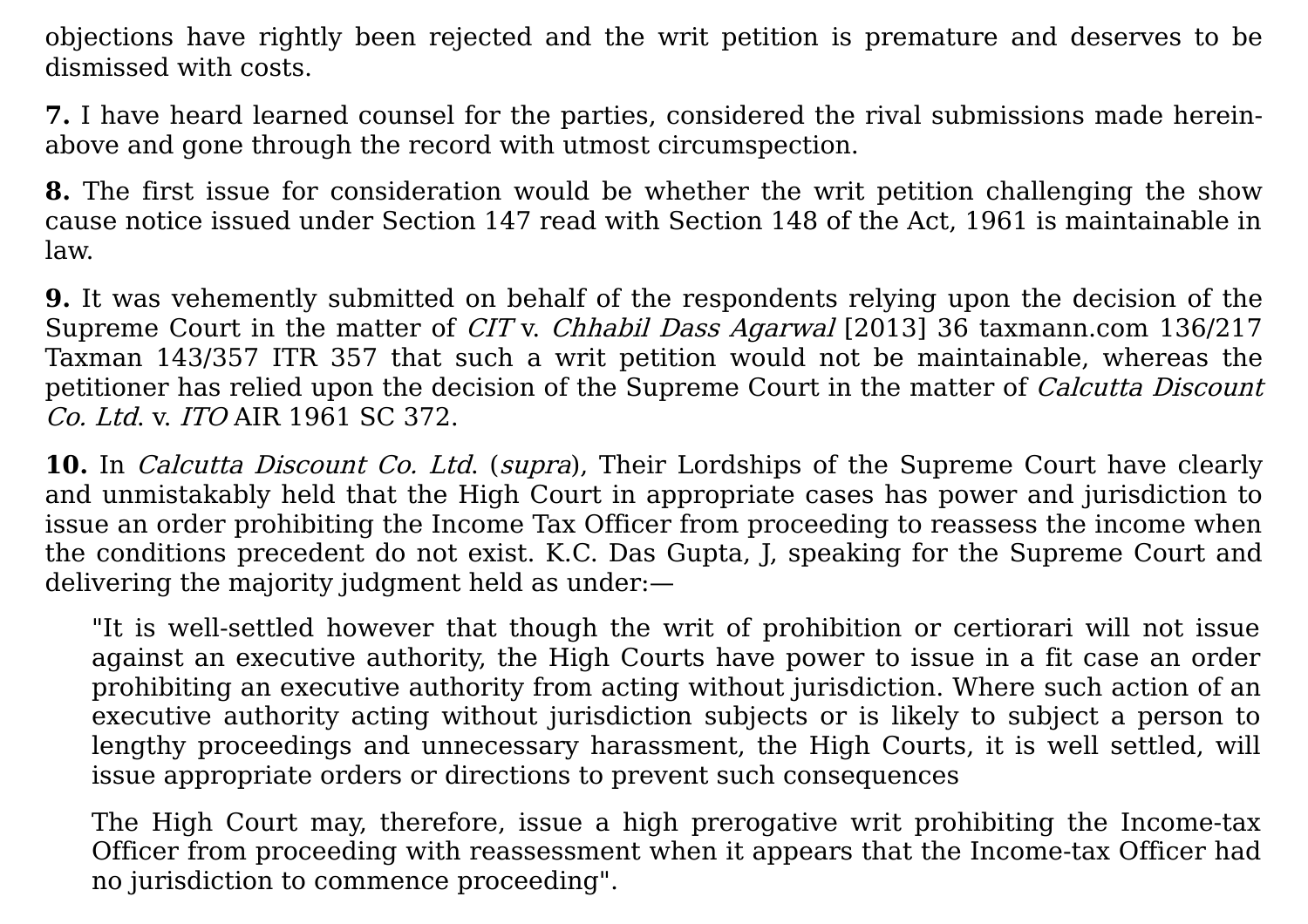**11.** The principle of law laid down in *Calcutta Discount Co. Ltd.* (*supra*) has been followed with approval by the Supreme Court thereafter in the matter of CIT v. A. Raman and Co. AIR 1968 SC 49 in which Their Lordships have held that the High Court exercising jurisdiction under Article 226 of the Constitution has power to set aside a notice issued under Section 147 of the Income Tax Act, 1961, if the conditions precedent to the exercise of jurisdiction under Section 147 of the Act do not exist, and observed as under:—

"6. The High Court exercising jurisdiction under Article 226 of the Constitution has power to set aside a notice issued under Section 147 of the Income Tax Act, 1961, if the condition precedent to the exercise of the jurisdiction does not exist. The Court may, in exercise of its powers, ascertain whether the Income Tax Officer had in his possession any information: the Court may also determine whether from that information the Income Tax Officer may have reason to believe that income chargeable to tax had escaped assessment. But the jurisdiction of the Court extends no further. Whether on the information in his possession he should commence a proceeding for assessment or reassessment, must be decided by the Income Tax Officer and not by the High Court. The Income Tax Officer alone is entrusted with the power to administer the Act: if he has information from which it may be said, prima facie, that he had reason to believe that income chargeable to tax had escaped assessment, it is not open to the High Court, exercising powers under Article 226 of the Constitution, to set aside or vacate the notice for reassessment on a re-appraisal of the evidence."

**12.** The abovestated enunciation of law laid down in Calcutta Discount Co. Ltd. (supra) reiterated in A. Raman and Co.'s case (supra) by Their Lordships of the Supreme Court has further been followed very recently by the Supreme Court in the matter of *Jeans Knit (P.) Ltd.* v. Dy. CIT [2017] 77 [taxmann.com](javascript:void(0);) 176/390 ITR 10 and it has been clearly held that writ petition filed by the assessee challenging the issuance of notice under Section 148 of the Act, 1961 and the reasons which were recorded by the Assessing Officer for reopening the assessment is maintainable, after noticing the earlier decision of the Supreme Court in *Chhabil Dass* Agarwal's case (supra) and observed as under:-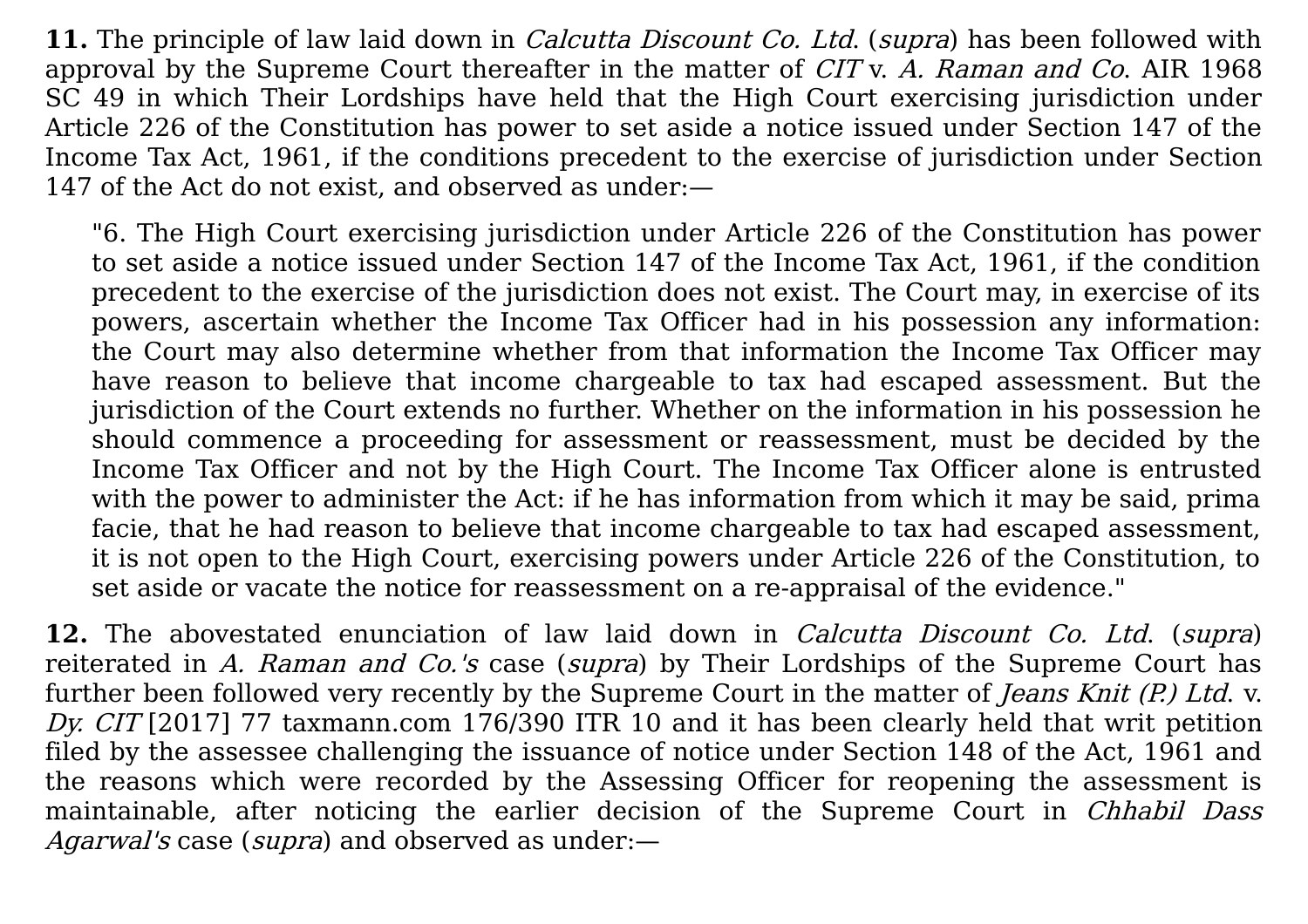"2. We find that the High Courts in all these cases have dismissed the writ petitions preferred by the appellant/assessee herein challenging the issuance of notice under Section 148 of the Income Tax Act, 1961 and the reasons which were recorded by the Assessing Officer for reopening the assessment. These writ petitions are dismissed by the High Courts as not maintainable. The aforesaid view taken is contrary to the law laid down by this Court in Calcutta Discount Limited Company v. Income Tax Officer, Companies District I, Calcutta [\[\(1961\)](javascript:void(0);) 41 ITR 191 (SC)]. We, thus, set aside the impugned judgments and remit the cases to the respective High Courts to decide the writ petitions on merits.

3. We may make it clear that this Court has not made any observations on the merits of the cases, i.e. the contentions which are raised by the appellant challenging the move of the Income Tax Authorities to re-open the assessment. Each case shall be examined on its own merits keeping in view the scope of judicial review while entertaining such matters, as laid down by this Court in various judgments.

4. We are conscious of the fact that the High Court has referred to the judgment of this Court in Commissioner of Income Tax v. Chhabil Dass Agarwal , [\[\(2013\)](javascript:void(0);) ITR 357 (SC)]. We find that the principle laid down in the said case does not apply to these cases."

**13.** Thus, in light of the principle of law laid down in Calcutta Discount Co. Ltd. (supra) followed in A. Raman and Co.'s case (supra) and Jeans Knit Private Ltd. (supra) and considering the facts leading to challenge to the show cause notice, I do not have any slightest doubt in my mind to hold that the writ petition is maintainable to challenge the notice for reassessment issued under Section 147 read with Section 148 of the Act, 1961 and accordingly, I overrule the first preliminary objection raised on behalf of the Revenue in that regard.

**14.** This determination would bring me to the merits of the matter. Two questions that arise for consideration would be,

(i) Whether notice under Section 148 of the IT Act has been issued in terms of Section 149 of the IT Act to the petitioner before initiating proceeding for reassessment under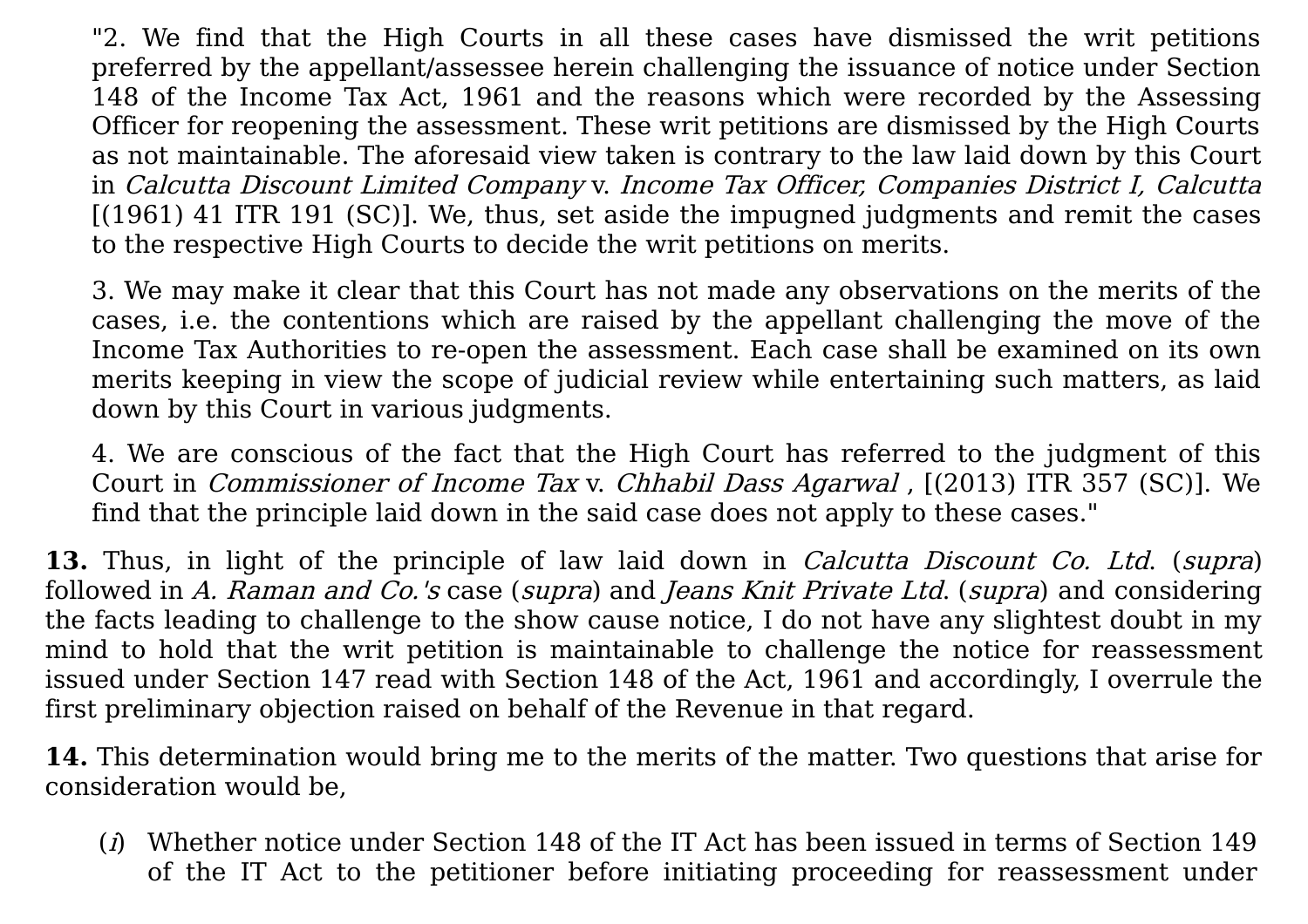Section 147 of the IT Act?; and

(*ii*) Alternatively, whether notice under Section 148 of the IT Act has been served to the petitioner to furnish return of income in prescribed form for the assessment year 2009- 10?

## **Question No.1**

**15.** It would be appropriate to notice Section 147 of the IT Act to resolve the dispute. Section 147 of the IT Act provides as under: —

#### "**Income escaping assessment.**

147. If the Assessing Officer has reason to believe that any income chargeable to tax has escaped assessment for any assessment year, he may, subject to the provisions of sections 148 to 153, assess or reassess such income and also any other income chargeable to tax which has escaped assessment and which comes to his notice subsequently in the course of the proceedings under this section, or recompute the loss or the depreciation allowance or any other allowance, as the case may be, for the assessment year concerned (hereafter in this section and in sections 148 to 153 referred to as the relevant assessment year) :

Provided that where an assessment under sub- section (3) of section 143 or this section has been made for the relevant assessment year, no action shall be taken under this section after the expiry of four years from the end of the relevant assessment year, unless any income chargeable to tax has escaped assessment for such assessment year by reason of the failure on the part of the assessee to make a return under section 139 or in response to a notice issued under sub-section (1) of section 142 or section 148 or to disclose fully and truly all material facts necessary for his assessment, for that assessment year:

\*\* \*\* \*\*"

**16.** Thus, Section 147 of the IT Act is not a charging Section. It merely provides a machinery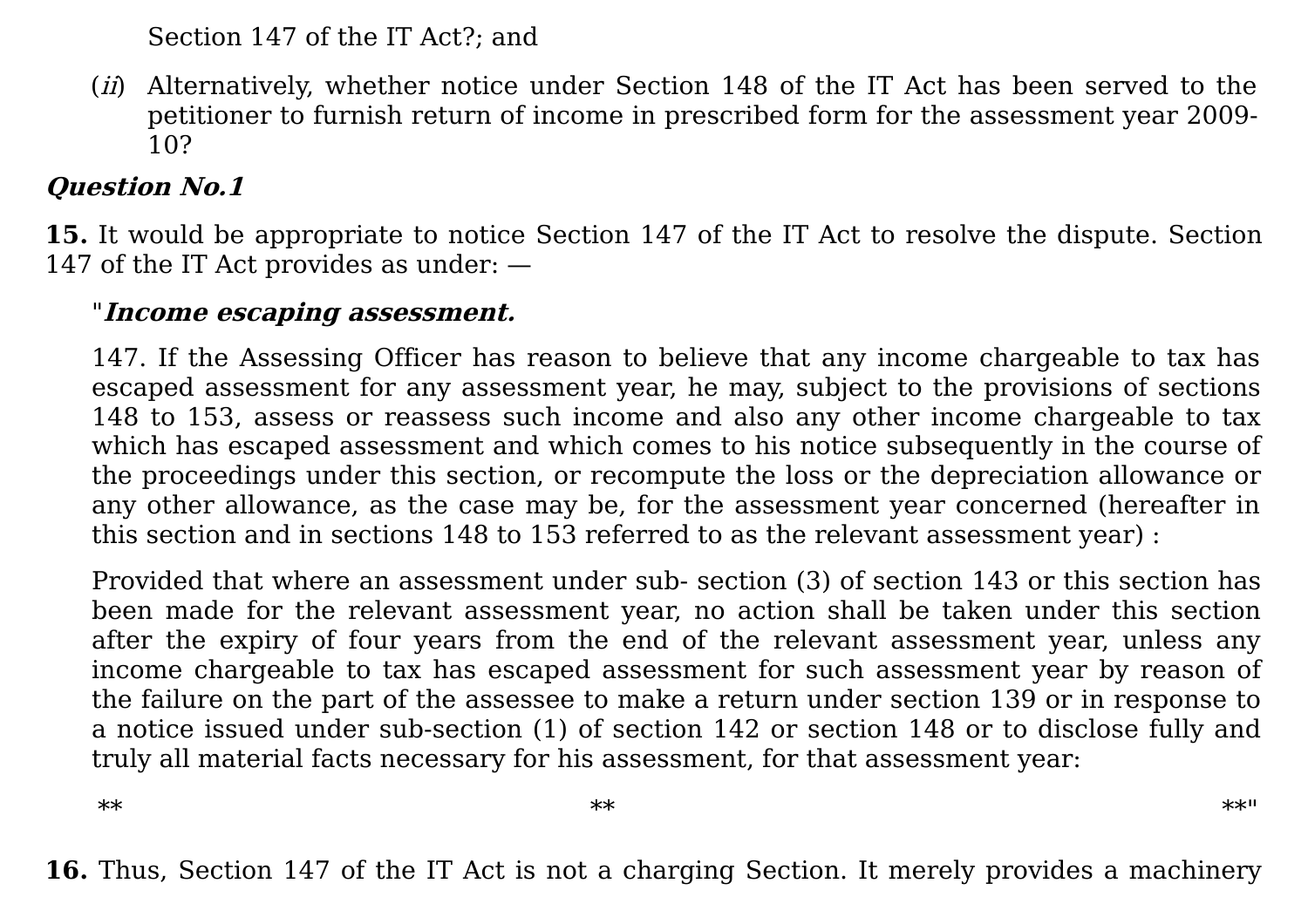whereby an income which has escaped assessment or has been under-assessed in the relevant assessment years can be brought into the network of taxation.

**17.** The power of reopening is not unbridled and is governed by inbuilt checks. The Supreme Court in *Sri Krishna (P.) Ltd.* v. ITO [1996] 87 [Taxman](javascript:void(0);) 315 while interpreting the said provisions, set out the circumstances as to when the Court may look into and examine the conclusion arrived at by the Income-tax Officer in proposing to initiate reassessment proceedings and sounded a note of caution by holding that the existence of the reason(s) to believe is supposed to be the check, a limitation, upon his power to reopen the assessment. Section 148(2) of the IT Act imposes a further check upon the said power, viz., the requirement of recording of reasons for such reopening by the Assessing Officer. Section 151 imposes yet another check upon the said power, viz., the Commissioner or the Board, as the case may be, has to be satisfied, on the basis of the reasons recorded by the Income-tax Officer, that it is a fit case for issuance of such a notice. The power conferred upon the Assessing Officer by Sections 147 and 148 is thus not an unbridled one. It is hedged in with several safeguards conceived in the interest of eliminating room for abuse of this power by the Assessing Officers. All the requirements stipulated by Section 147 must be given due and equal weight.

**18.** The Gujarat High Court in the matter of P.V. Doshi v. CIT [\[1978\]](javascript:void(0);) 113 ITR 22 had laid down the conditions precedent for initiating reassessment proceedings which as under:—

- " $(i)$  reasonable belief reached by the Assessing Officer under clause (a) or clause (b) of Section 147;
- (*ii*) recording of reasons by the Income-tax Officer under Section  $148(2)$ ;
- (*iii*) sanction before issuing the notice of reassessment by the higher authorities under Section 151. These three conditions have been introduced by way of safeguards in public interest so that the finally concluded proceedings, which at the time of the original assessment could be reopened through the initial procedure of appeal, revision or rectification before the assessment became final, could not be lightly reopened with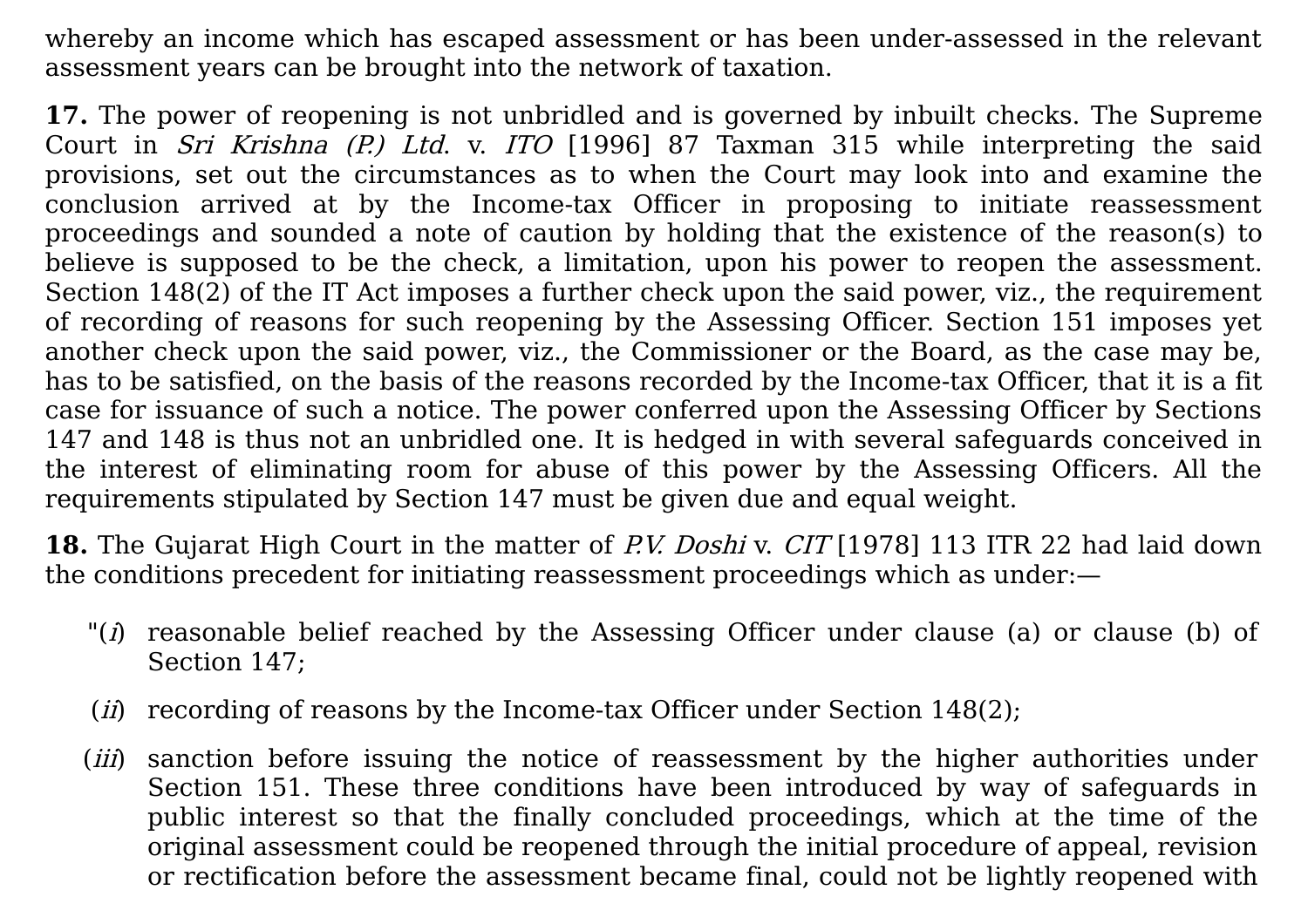the consequent hardship to the Assessee and also unnecessary waste of public time and money in such proceedings. These conditions have, therefore, to be treated as being mandatory..."

**19.** Section 148(1) of the IT Act provides for issuance of notice when income has escaped assessment and service of notice. Section 149 provides time limit for notice. Notice must be issued within the limitation period prescribed in Section 149(1), however, service of notice within the limitation period is not a prerequisite for conferment of jurisdiction on the assessing officer. A clear distinction has been made out between 'issue of notice' and 'service of notice' under the IT Act. Section 149 prescribes the period of limitation. It categorically prescribes that no notice under Section 148 shall be issued after the prescribed limitation has lapsed. Section 148(1) provides for service of notice as a condition precedent to making the order of reassessment. Once a notice is issued within the period of limitation, jurisdiction becomes vested in the Assessing Officer to proceed to reassess. The mandate of Section 148(1) is that reassessment shall not be made until there has been service. The Delhi High Court in the matter of CIT v. Chetan Gupta [2015] 62 [taxmann.com](javascript:void(0);) 249/382 ITR 613 culled the principles relating to Section 148 of the IT Act as under:—

"46. To summarize the conclusions:

(i) Under Section 148 of the Act, the issue of notice to the Assessee and service of such notice upon the Assessee are jurisdictional requirements that must be mandatorily complied with. They are not mere procedural requirements.

(*ii*) For the AO to exercise jurisdiction to reopen an assessment, notice under Section 148 (1) has to be mandatorily issued to the Assessee. Further the AO cannot complete the reassessment without service of the notice so issued upon the Assessee in accordance with Section 282 (1) of the Act read with Order V Rule 12 CPC and Order III Rule 6 CPC.

(*iii*) Although there is change in the scheme of Sections 147, 148 and 149 of the Act from the corresponding Section 34 of the 1922 Act, the legal requirement of service of notice upon the Assessee in terms of Section 148 read with Section 282 (1) and Section 153 (2) of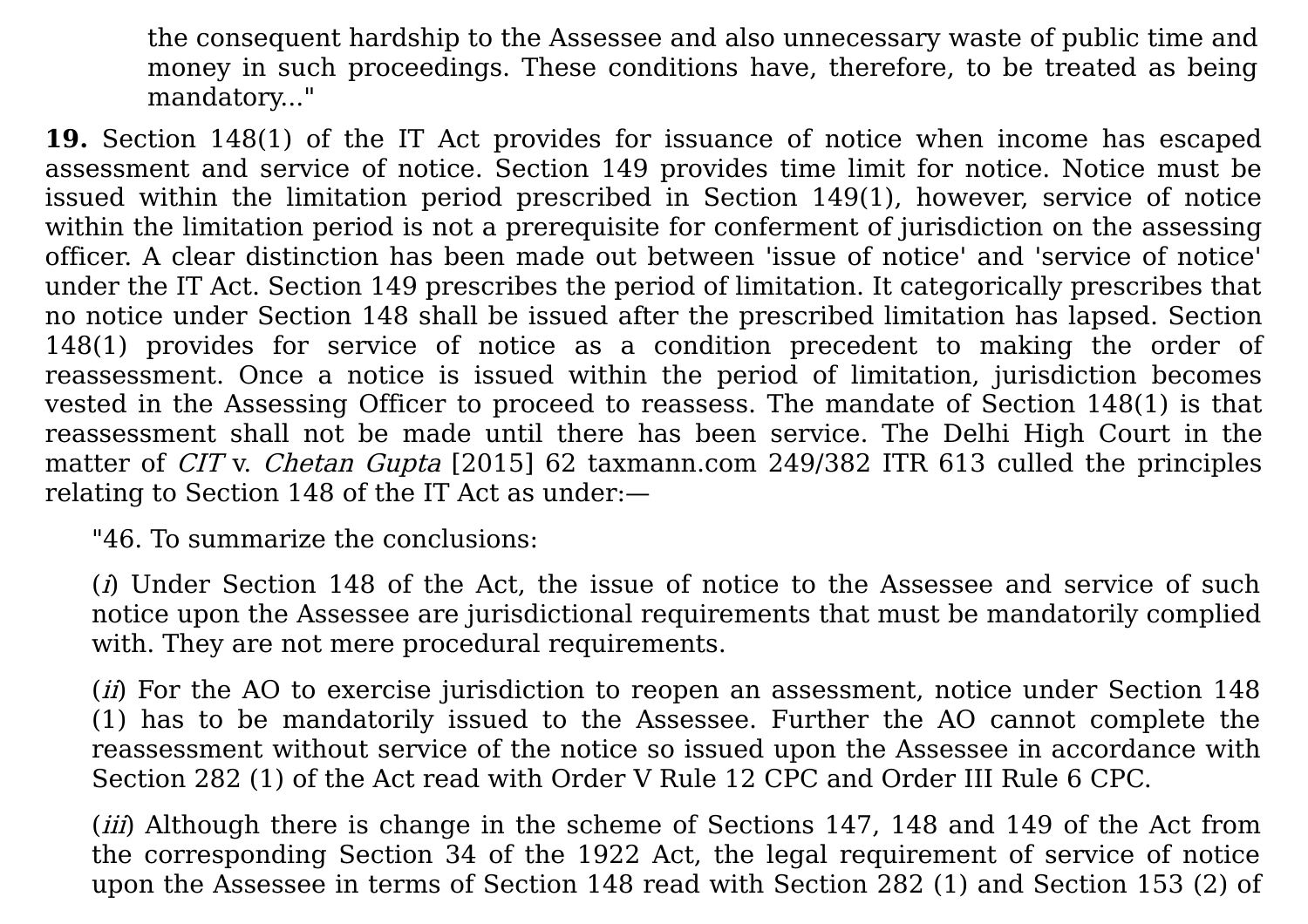the Act is a jurisdictional pre- condition to finalizing the reassessment.

 $(iv)$  The onus is on the Revenue to show that proper service of notice has been effected under Section 148 of the Act on the Assessee or an agent duly empowered by him to accept notices on his behalf. In the present case, the Revenue has failed to discharge that onus.

(*v*) to  $(vii)^{**}$  \*\*

**20.** The requirement of issue of notice is satisfied when a notice is actually issued within the period of limitation prescribed. Service of notice under the Act is not a condition precedent to conferment of jurisdiction on the Assessing Officer to deal with the matter but it is a condition precedent for making of the order of assessment.

21. In the matter of R.K. [Upadhyaya](javascript:void(0);) v. Shanabhai P. Patel [1987] 33 Taxman 229/166 ITR 163 (SC) the Supreme Court has held that the word 'issue' employed in Section 149 of the IT Act does not mean service of notice and observed as under:—

"... A clear distinction has been made out between 'issue of notice' and 'service of notice' under the 1961 Act. Section 149 prescribes the period of limitation. It categorically prescribes that no notice under Section 148 shall be issued after the prescribed limitation has lapsed. Section 148(1) provides for service of notice as a condition precedent to making the order of assessment. Once a notice is issued within the period of limitations, jurisdiction becomes vested in the Income Tax Officer to proceed to reassess. The mandate of Section 148(1) is that reassessment shall not be made until there has been service. The requirement of issue of notice is satisfied when a notice is actually issued. ..."

**22.** The principle of law laid down in R.K. Upadhyaya (supra) has been followed by a three-Judge Bench of the Supreme Court in the matter of CIT v. Major Tikka Khushwant Singh. [1995] 80 [Taxman](javascript:void(0);) 88/212 ITR 650 Similarly, the High Court of Gauhati in the matter of CIT v. Mintu Kalita ,  $[2001]$  117 Taxman 388/ $[2002]$  253 ITR 334 placing reliance upon R.K. Upadhyaya (supra) has held in no uncertain terms that service of notice under Section 148 of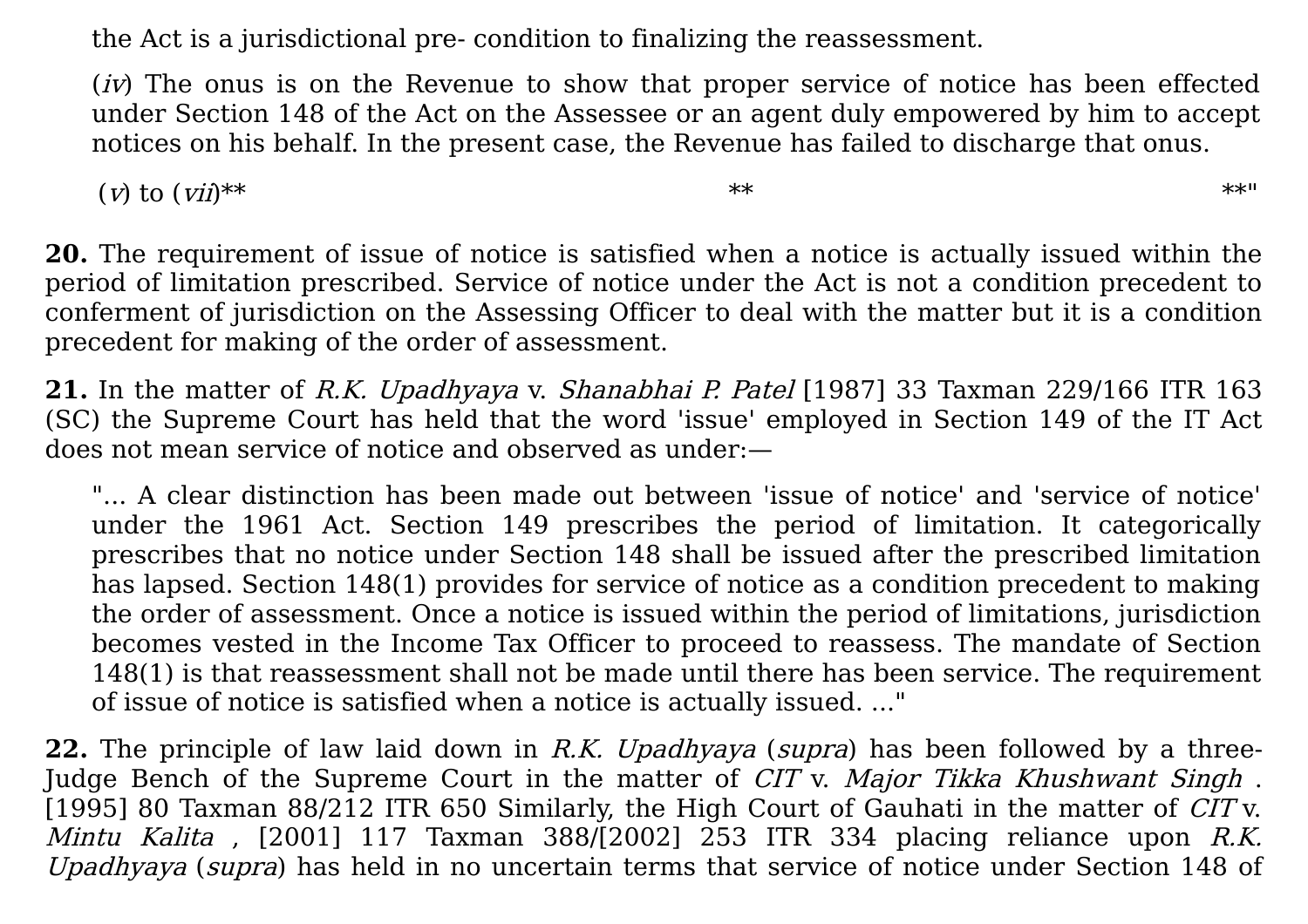the IT Act for the purpose of initiating proceedings for reassessment is not a mere procedural requirement but it is a condition precedent for initiation of proceedings for reassessment under Section 147. However, service of notice under Section 148 of the IT Act is an integral part of the cause of action arising out of initiation of a proceeding under Section 147 (see CESC Ltd. v. Dy. CIT [2003] 131 Taxman [751/263](javascript:void(0);) ITR 402 (Cal.)).

**23.** Now, the question for consideration would be, when can be notice under Section 148 of the IT Act can be said to have been issued?

**24.** At this stage, it would be appropriate to notice Section 149(1) of the IT Act which reads as under:—

"Time limit for notice.

149. (1) No notice under section 148 shall be issued for the relevant assessment year,—

- (a) if four years have elapsed from the end of the relevant assessment year, unless the case falls under clause (b);
- (b) if four years, but not more than six years, have elapsed from the end of the relevant assessment year unless the income chargeable to tax which has escaped assessment amounts to or is likely to amount to one lakh rupees or more for that year.

Explanation.—In determining income chargeable to tax which has escaped assessment for the purposes of this sub-section, the provisions of *Explanation 2* of section 147 shall apply as they apply for the purposes of that section."

**25.** A focused glance of the aforesaid provision would show that the maximum time limit for issuance of notice under Section 148 of the IT Act is six years from the end of relevant assessment year. In the present case, the relevant assessment year is 2009-10 and the impugned notice is said to have been issued on 15-3-2016 on the incorrect address of the petitioner / assessee which has already been changed on the date of issuance of notice by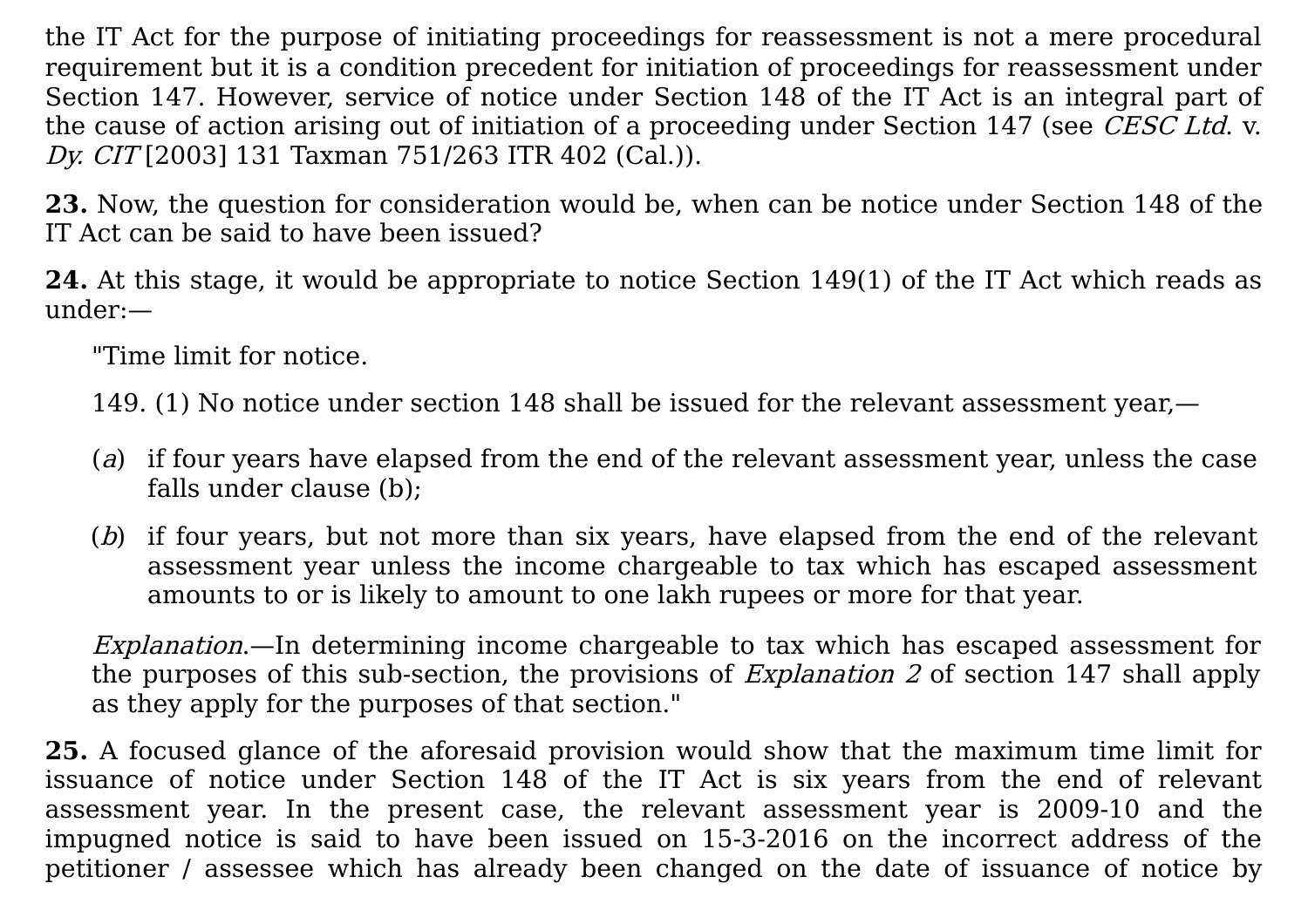updating the PAN data base. The term 'shall be issued' used in Section 149 of the IT Act is extremely important.

**26.** The expression "issue" has been defined in Black's Law Dictionary to mean "To send forth; to emit; to promulgate; as, an officer issues order, process issues from court. To put into circulation; as, the treasury issues notes. To send out, to send out officially; to deliver, for use, or authoritatively; to go forth as authoritative or binding. When used with reference to writs, process, and the like, the term is ordinarily construed as importing delivery to the proper person, or to the proper officer for service etc."

**27.** In P. Ramanathan Aiyer's Law Lexicon, the word "issue" has been defined as follows:—

"Issue. As a noun, the act of sending or causing to go forth; a moving out of any enclosed place; egress; the act of passing out; exit, egress or passage out (Worcester Dict.); the ultimate result or end.

As a verb, 'To issue' means to send out, to send out officially; to send forth; to put forth; to deliver, for use, or unauthoritatively; to put into circulation; to emit; to go out (Burrill); to go forth as a authoritative or binding, to proceed or arise from; to proceed as from a source (Century Dict.)

Issue of Process. Going out of the hands of the clerk, expressed or implied, to be delivered to the Sheriff for service. A writ or notice is issued when it is put in proper form and placed in an officer's hands for service, at the time it becomes a perfected process.

Any process may be considered 'issued' if made out and placed in the hands of a person authorised to serve it, and with a *bona fide* intent to have it served."

**28.** Thus, the expression "to issue" in the context of issuance of notice, writs and process, has been attributed the meaning, to send out; to place in the hands of the proper officer for service. The expression "shall be issued" as used in Section 149 of the IT Act would therefore have to be read in the aforesaid context. Thus, the expression "shall be issued" would mean to send out to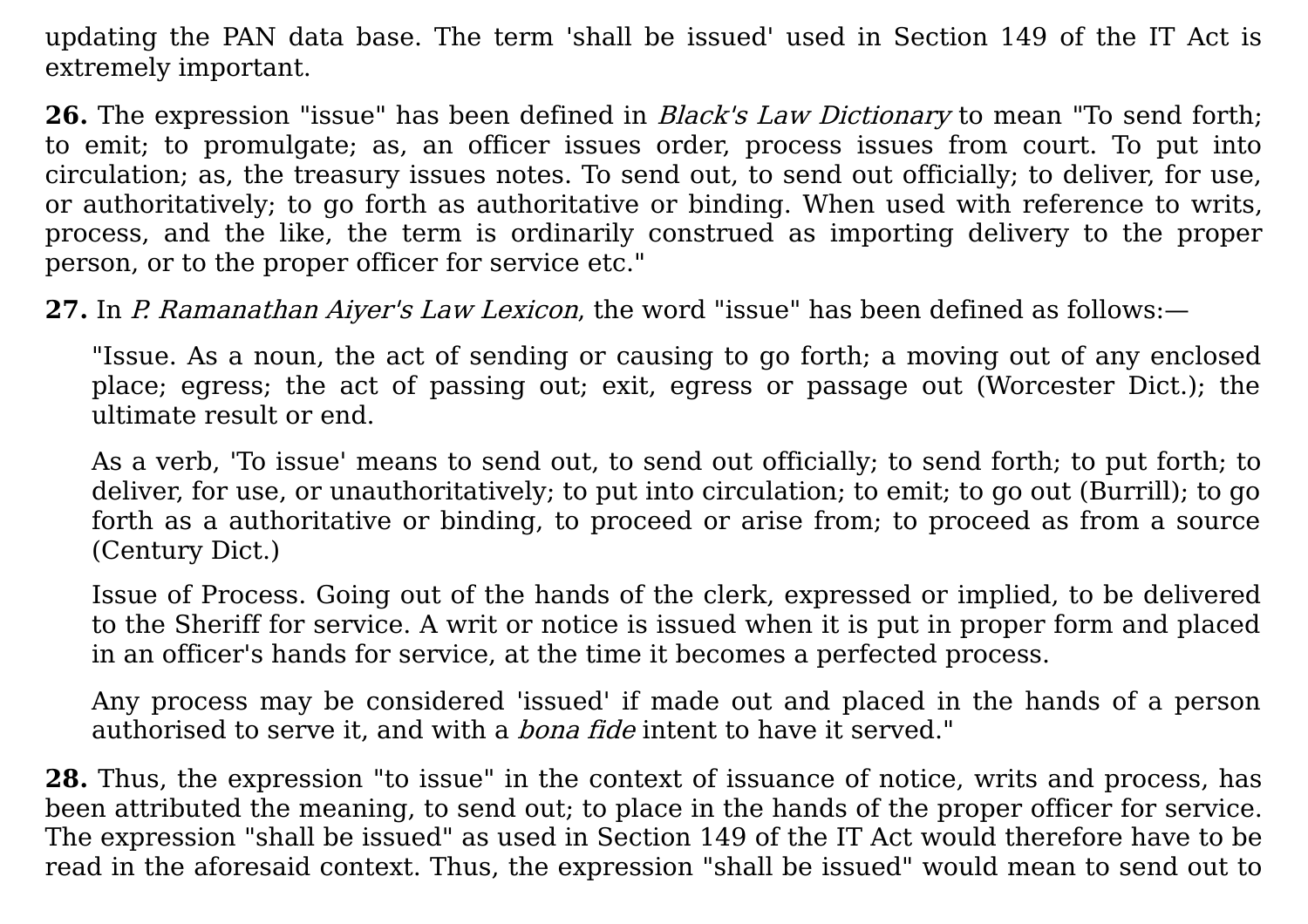the place in the hands of the proper official for service. After issuing notice and after due dispatch, it must be placed in hands of the serving officer like the post office by speed post or by registered post etc., by which the officer issuing notice may not have control over the said notice after issuance of the said notice. It must be properly stamped and issued on the correct address to whom it has been addressed. Mere signing of notice cannot be equated with the issuance of notice as contemplated under Section 149 of the IT Act.

**29.** The High Court of Karnataka in the matter of CIT v. BJN Hotels Ltd ., [2017] 79 [taxmann.com](javascript:void(0);) 336/[2016] 382 ITR 110 has clearly held that it is for the Revenue by producing the dispatch register to establish that the orders are complete and effective i.e., it is issued, so as to be beyond the control of the authority concerned within the period of limitation. Likewise, the Kerala High Court in the matter of *Government Wood Works v. State of Kerala* [1988] 69 STC 62 has held that in the absence of dispatch date made available to the Court from the records, to prove that the order is issued within the prescribed period, order passed by Assessing Officer is barred by limitation.

**30.** At this stage, Section 27 of the General Clauses Act, 1897 may noticed herein profitably. Section 27 of the General Clauses Act, 1897 reads as follows:—

"27. Meaning of service by post.**—**Where any Central Act or Regulation made after the commencement of this Act authorizes or requires any document to be served by post, whether the expression "serve" or either of the expressions "give" or "send" or any other expression is used, then, unless a different intention appears, the service shall be deemed to be effected by properly addressing, pre-paying and posting by registered post, a letter containing the document, and, unless the contrary is proved, to have been effected at the time at which the letter would be delivered in the ordinary course of post."

**31.** Section 27 of the General Clauses Act, 1897 provides that where any Central Act authorizes or requires any document to be served by post, whether the expression "serve" or either of the expressions "give" or "send" or any other expression is used, then, unless a different intention appears, the service shall be deemed to be effected by properly addressing, pre-paying and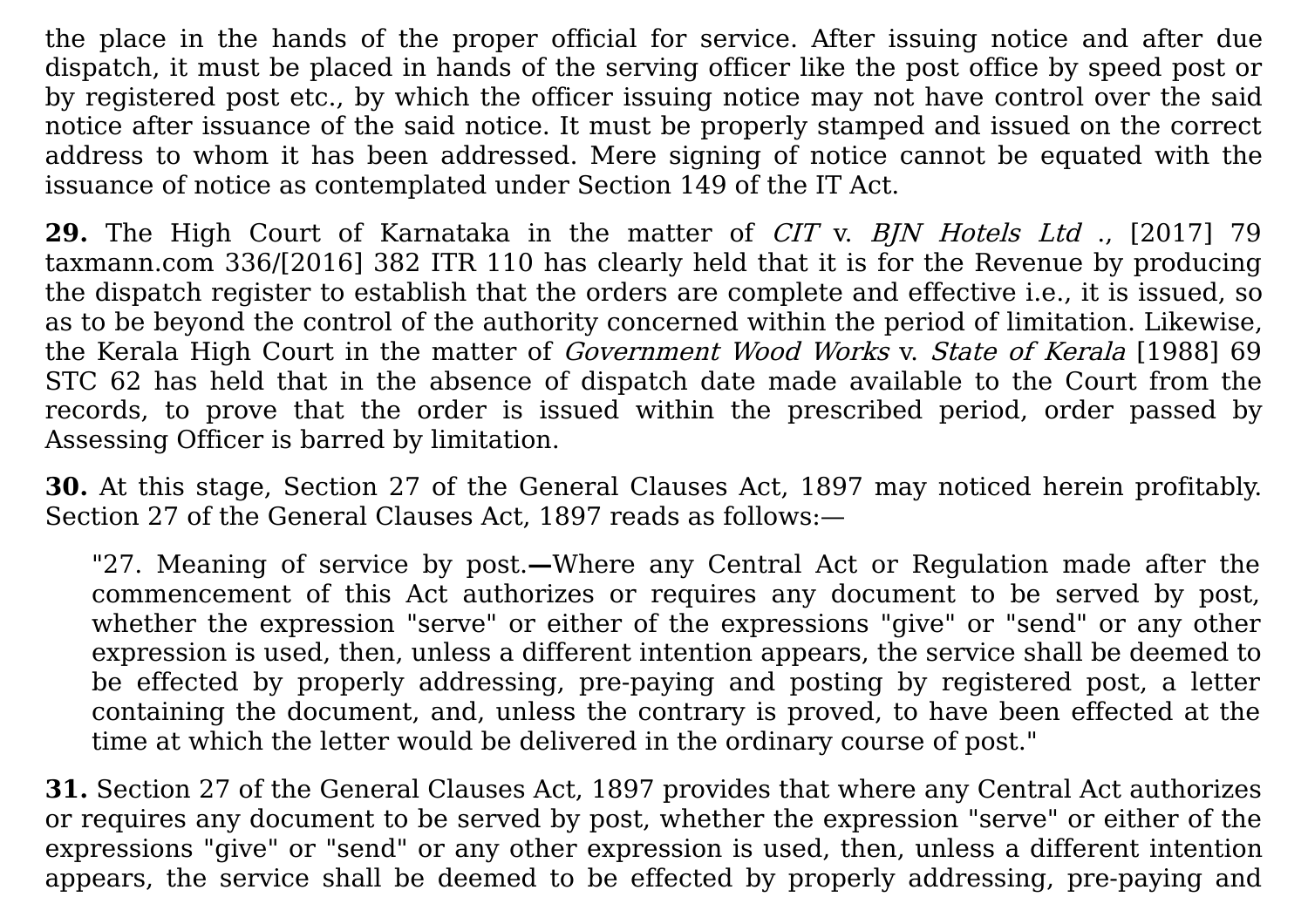posting. In such a case, unless the contrary is proved it would be deemed to have been served at the time when the letter would be delivered in the ordinary course of post to the assessee.

**32.** In this connection, the decision of a Division Bench of the Delhi High Court in the matter of ST Microelectronics (P.) Ltd. v. Dy. CIT [2016] 72 [taxmann.com](javascript:void(0);) 203/384 ITR 550 may be noticed herein in which the assessee filed return of income, it changed its address thereafter, new address was updated in PAN database which was duly recorded and all communications were thereafter received by petitioner from respondents at new address. The Delhi High Court relied upon para 12 of the judgment of the Supreme Court in the matter of *Collector of Central Excise* v. M.M. Rubber  $\&$  Co. AIR 1991 SC 2141 which states as under: -

"It may be seen therefore, that, if an authority is authorised to exercise a power or do an act affecting the rights of parties, he shall exercise that power within the period of limitation prescribed therefore. The order or decision of such authority comes into force or, becomes operative or becomes an effective order or decision on and from the date when it is signed by him. The date of such order or decision is the date on which the order or decision was passed or made: that is to say when he ceases to have any authority to tear it off and draft a different order and when he ceases to have any locus penitentiae. Normally that happens when the order or decision is made public or notified in some form or when it can be said to have left his hand. The date of communication of the order to the party whose rights are affected is not the relevant date for purposes of determining whether the power has been exercised within the prescribed time."

Relying upon *M.M. Rubber & Co.'s* case (*supra*), the Delhi High Court held that the Revenue has failed to demonstrate that the Assessing Officer who passed the assessment order ceased to have any control over such order and that it left his hand soon after it was passed. The Department having failed to do so, a presumption has to be drawn that the final assessment order was not passed within the time period specified under Section 144(c)(4) read with Section 144(c)(3) of the IT Act.

**33.** Having noted the principles of law governing issuance of notice under Section 149(1) of the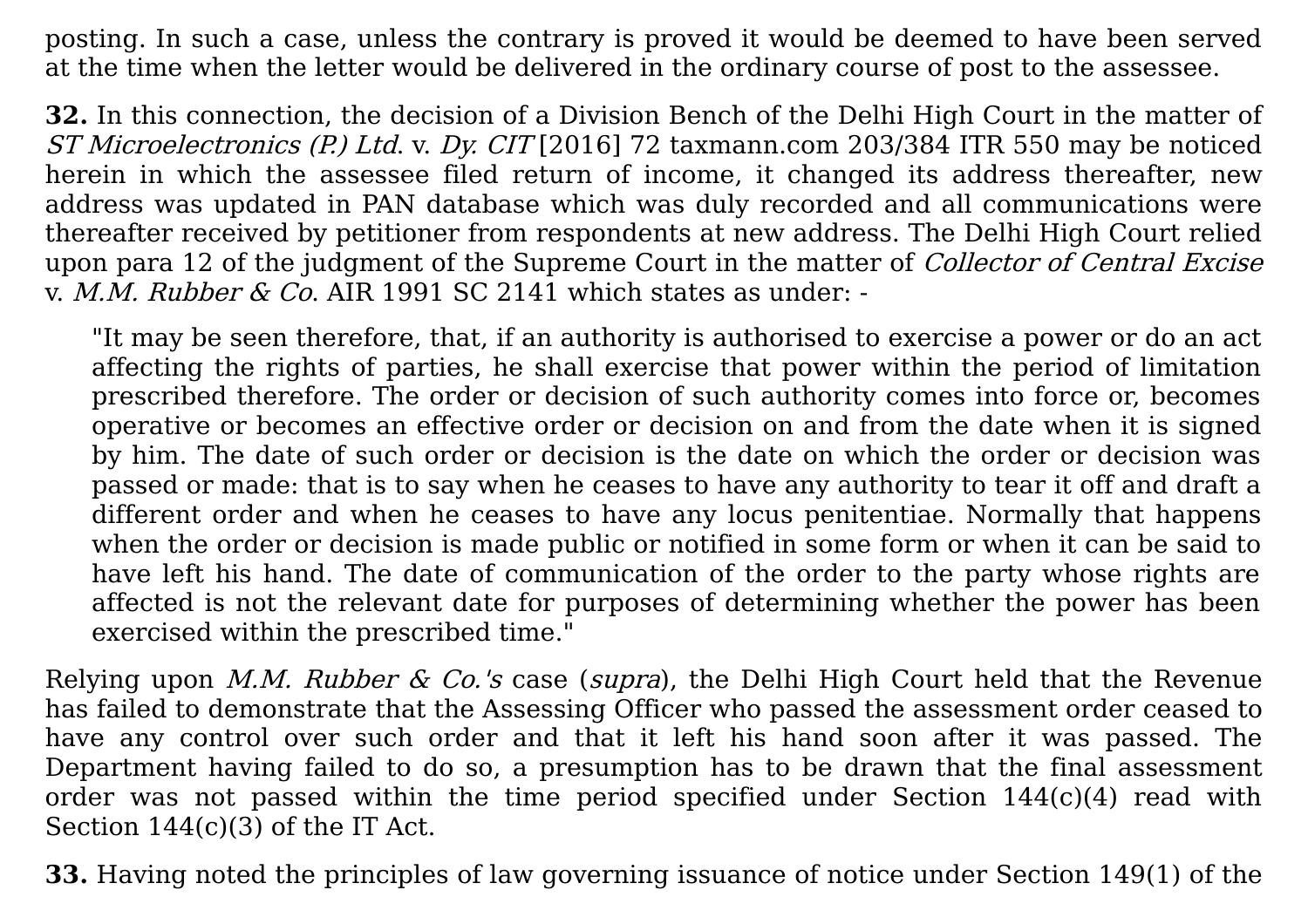IT Act, reverting to the facts of the present case, it is the case of the Revenue that notice was issued under Section 148(1) of the IT Act by the officer concerned on 15-3-2016 on the address shown in the return and it was sent for delivery well within the period of limitation through speed post for delivering to the present petitioner, which is seriously disputed by the petitioner and even prayed for production of said notice, but ultimately, it has not been produced by the Revenue on record. The said notice was ultimately, said to have been returned unserved on 28- 3-2016 and served to the petitioner through its Chartered Accountant on 13-4-2016 after the period of limitation which is 31-3-2016. The notice dated 13-4-2016 is filed along with the writ petition in which the petitioner's address is shown to be as under:—

"The Principal Officer,

Ardent Steel Limited

Unit No.606, Town Centre, 6th Floor,

Andheri Kurla Road, Saki Naka

Andheri (East)

—

Mumbai - 400059"

**34.** It is the case of the petitioner that address of the petitioner has been changed and the changed new address has duly been communicated to the petitioner by the Income Tax Pan Services Unit vide Annexure A/12 according to which new address of the petitioner is as below:

```
"Ardent Steel Limited,
```
A 401 Lotus Corporat Park, Jay Coach Signal,

Off Western Express, Highway Goregoen E, Mumbai,

Maharashtra - 400063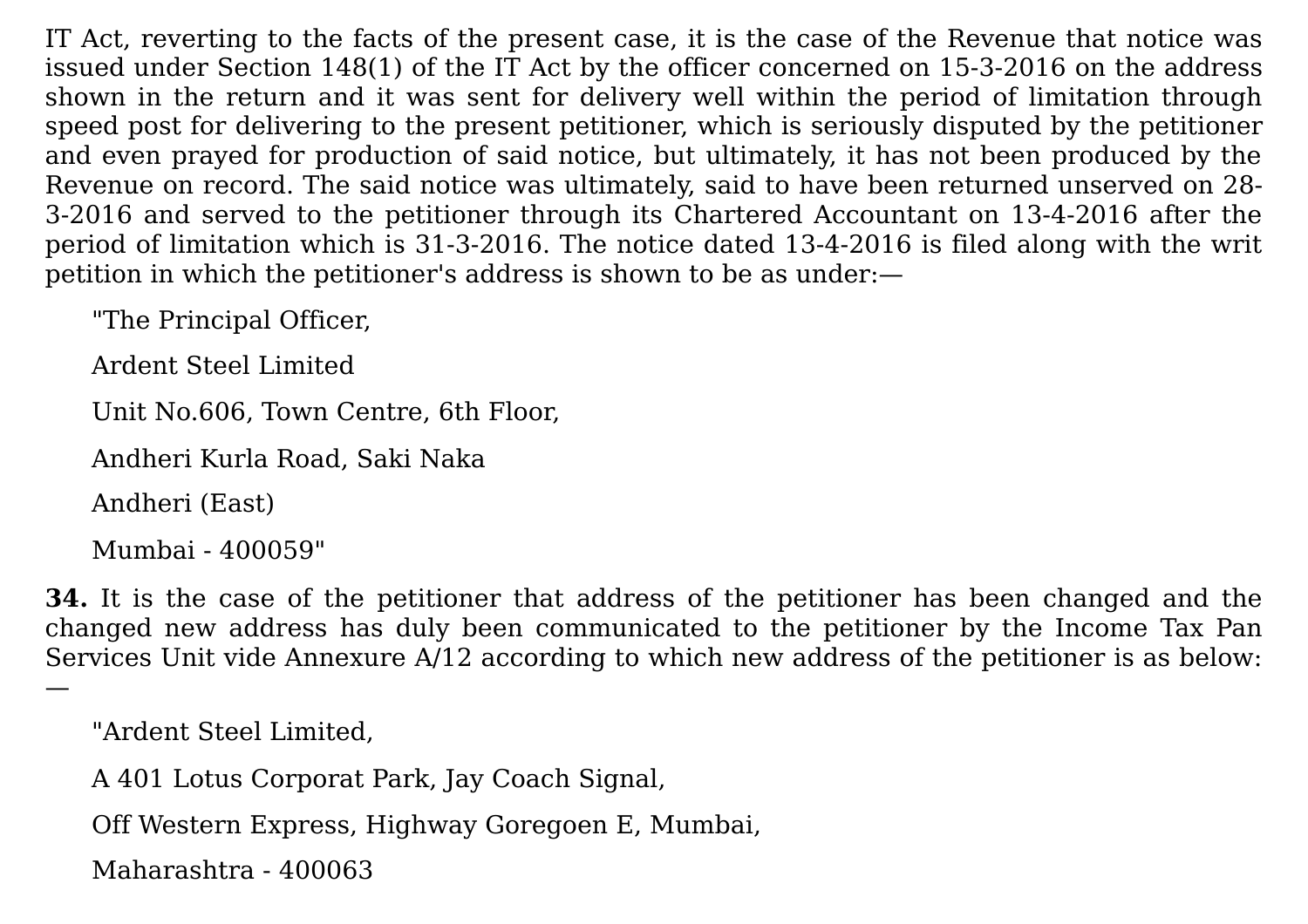Tel. No.: 91 - 9437076481"

**35.** The petitioner has filed number of documents along with his application clearly demonstrating that the petitioner has been issued with show cause notice under Section 271(1) (c) of the IT Act for the assessment year 2008-09 by the same assessing officer namely Shri Birendra Kumar, Assistant Commissioner of Income- tax (Central) - 2, Raipur, on 17-6-2016 in the address "A-401, Lotus Corporation Park, Goregaon (East), Mumbai (M.H.)" ; notice under Section 274 read with Section 271 (notice under Section 271(1)(c)) of the IT Act on 31-3-2016; notice under Section 142(1) of the IT Act on 18-3-2016; notice under Section 143(2) of the IT Act on 23-2-2016; and notice under Section 142(1) of the IT Act on 12-2-2016. All notices have been issued and served to the petitioner on the new address "A-401, Lotus Corporation Park, Goregaon (East), Mumbai (M.H.)". The respondents have neither filed the said notice dated 15- 3-2016 with envelope having the postal endorsement "left" with a copy to the other side nor filed copy of dispatch register with postal receipt nor furnished any explanation as to why the same Assessing Officer, who has issued and served notices to the petitioner on the newly changed correct address available with him and on which address he has issued notices in February and March, 2016 for the assessment year 2008-09, decided and issued notice on the old address for the assessment year 2009-10. Even the said notice dated 15-3-2016 was issued on the incorrect / old address to the petitioner assessee, therefore, presumption under Section 27 of the General Clauses Act, 1897 is also not available in favour of the Revenue.

**36.** Burden to establish that notice under Section 149(1)(b) read with Section 148(1) of the IT Act has been issued to the petitioner was on the Revenue which the Revenue has failed to discharge, as the Revenue has clearly failed to establish that the notice was issued on or before 31-3-2016 on the assessee / petitioner's correct address and it was dispatched on or before 31- 3-2016 and it was put to the proper serving officer for serving in accordance with law. Therefore, I have no hesitation to hold that no notice under Section 149(1)(b) read with Section 148(1) of the IT Act was issued to the petitioner well within the period of limitation on or before 31-3-2016 on the officially notified correct address available in the official record for service of notice to the petitioner which is a jurisdictional fact and condition precedent for initiation of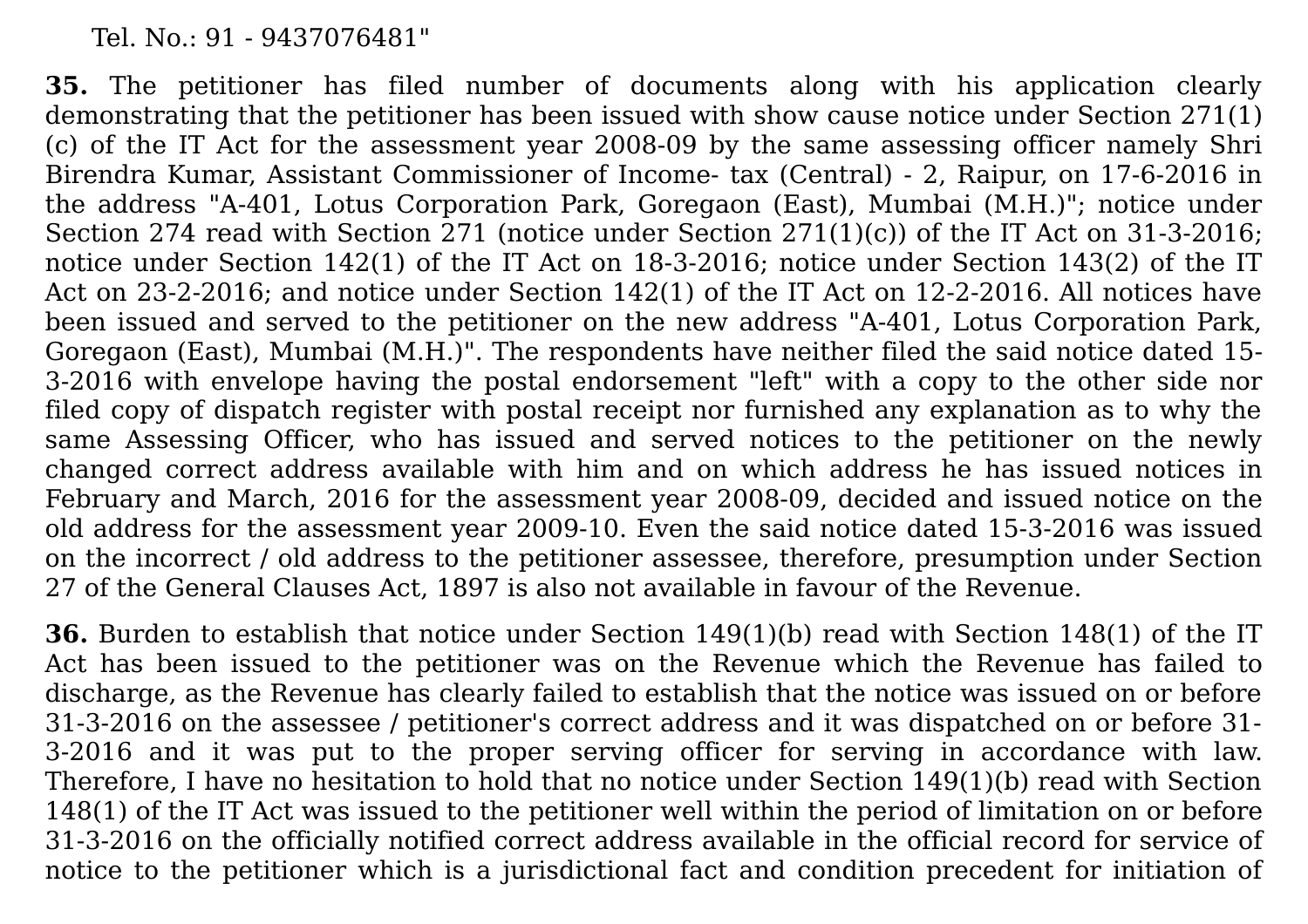assessment proceeding under Section 148(1) of the IT Act. Thus, the first question is answered accordingly.

# **Question No.2**

**37.** This would bring me to the second question, whether notice under Section 148(1) of the IT Act was served to the petitioner, as service of notice is the condition precedent for reopening assessment under Section 148(1). This plea is an alternative plea raised on behalf of the petitioner without prejudice to the plea raised so far as issuance of notice is concerned.

**38.** It is the case of the Revenue that the petitioner has participated in the assessment proceedings after service of notice through Chartered Accountant and filed return and also raised objections and objections were decided on 18-7-2016, therefore, the petitioner is deemed to have waived the service of notice under Section 149(1) of the IT Act relying upon Section 292BB of the IT Act which provides as under:—

## "Notice deemed to be valid in certain circumstances.

292BB. Where an assessee has appeared in any proceeding or co-operated in any inquiry relating to an assessment or reassessment, it shall be deemed that any notice under any provision of this Act, which is required to be served upon him, has been duly served upon him in time in accordance with the provisions of this Act and such assessee shall be precluded from taking any objection in any proceeding or inquiry under this Act that the notice was—

- (a) not served upon him; or
- (b) not served upon him in time; or
- (c) served upon him in an improper manner:

**Provided** that nothing contained in this section shall apply where the assessee has raised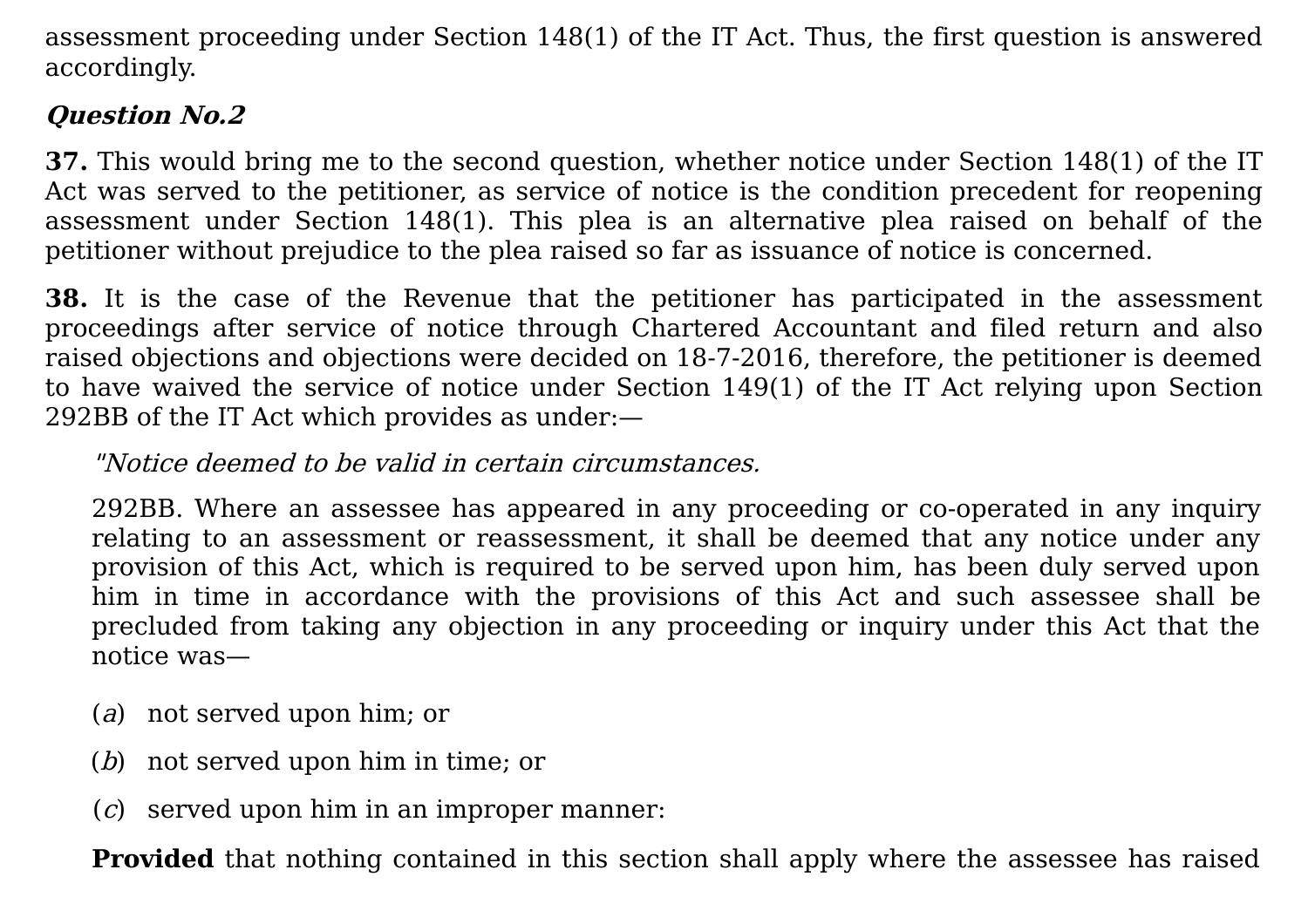such objection before the completion of such assessment or reassessment."

**39.** A careful perusal of the aforesaid provision would show that a proviso is appended to the main provision which provides that the aforesaid provision would not apply where the assessee has raised such objection before the completion of such assessment or reassessment. In the instant case, the petitioner has raised objections while submitting its reply to the reasons for reassessment on 18-7-2016 which are as under:—

"3. In our case, we re-iterate that no notice u/s 148 was served on the company. We may bring to your kind notice the fact that all our returns of income are up-to-date and have been filed till the AY 2015-16 (Copies of the acknowledgements for the last three assessment years are enclosed). The address of the company has been clearly mentioned in our tax returns and even the data for issuance of PAN also reflect the said address. We are unable to understand why the notice u/s 148 was not served even though the correct address is available with the Department.

4. We request you to take judicial cognizance of our objection regarding the non issuance and service of notice as per the requirement of the proviso to section 292BB of the Act.

5. We most respectfully submit that in view of the factum of the non service of the notice, the re-opening of assessment for the AY 2009-10 ought to be dropped and the notice u/s 148 withdrawn."

**40.** The objections have been replied by the Revenue as under:—

"I. You have contended that the notice u/s 148 of the Act was not served through the correct address and in view of the factum of the non-issuance and service of notice as per the requirement of the provision to section 292BB of the Act, the re-opening of assessment for A.Y. 2009-10 ought to be dropped and the notice u/s 148 withdrawn. In this connection, it is to inform you that this office had issued notice u/s 148 of the Income tax Act, 1961 dated 15.03.2016 to the address of your company as mentioned on PAN and in tax returns of M/s Ardent Steel Ltd. Any notice sent through speed post by Indian Postal Department is a valid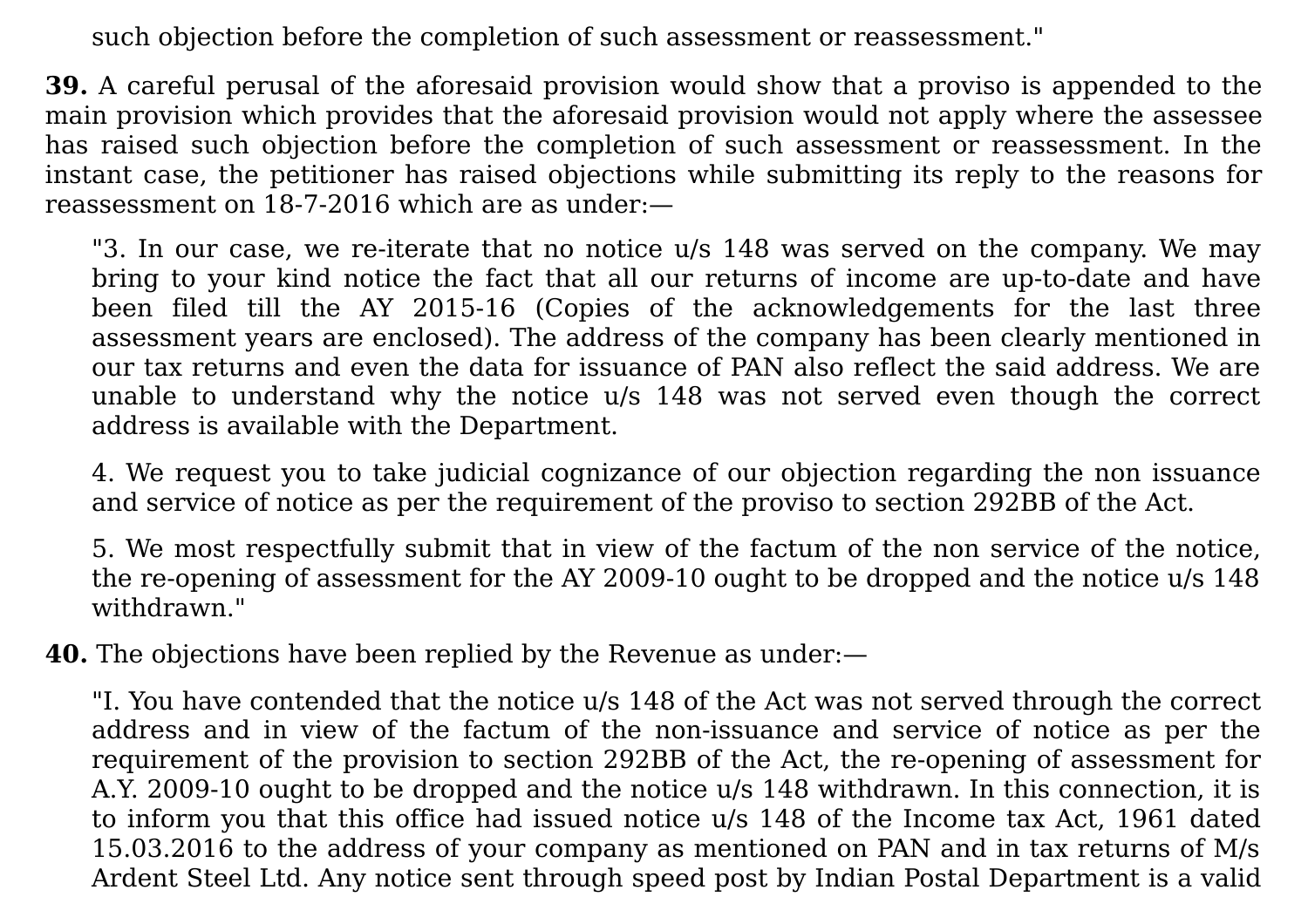service of notice as per the manner and procedures provided in the Act. The sad notice was returned back to this office by the Indian Postal Department citing the reasons "Left" on 28.03.2016.

II. It is also to inform you that the notice u/s 148 of the Act in your case was issued only after taking necessary approval from the competent authority. Further, the notice u/s 148 of the Act was issued only after the Assessing Officer had a reason to believe on the basis of facts and information available in his possession that the income had escaped assessment.

III. During the course of search and seizure operation in the case of Hira Group, Shri B.L. Agrawal, CMD of Hira Group in his statement given on oath has accepted the findings of the search team. In his reply to the Question No. 24 in which the name of your company M/s Ardent Steel Ltd. is categorically mentioned alongwith the names other concerns of the Hira Group of Companies, Shri B.L. Agrawal has clearly stated that various companies of Hira Group which includes M/s Ardent Steel Ltd. had introduced undisclosed share application/capital money through Kolkata based paper concerns. ..."

**41.** The aforesaid narration of facts would show that no notice was served to the petitioner. The plea of Section 292BB of the IT Act would not be available to the petitioner as the petitioner has submitted its objection on 18-7-2016 to the assessing officer prior to the completion of assessment proceeding. Law in this regard is well settled which may be noticed herein profitably.

**42.** A Full Bench of the Allahabad High Court in the matter of Laxmi Narain Anand Prakash v. CIT AIR 1980 All 198 has held that the notice of initiation proceeding under Section 21 of the U.P. Sales Tax Act, 1947 was a condition precedent and not only a procedural requirement. The mere fact that the assessee had obtained knowledge of the proceeding and participated could not validate the proceeding being initiated without jurisdiction. It has been subsequently held that "it is firmly established that where a Court or Tribunal has no jurisdiction, no amount of consent, acquiescence of waiver can create it."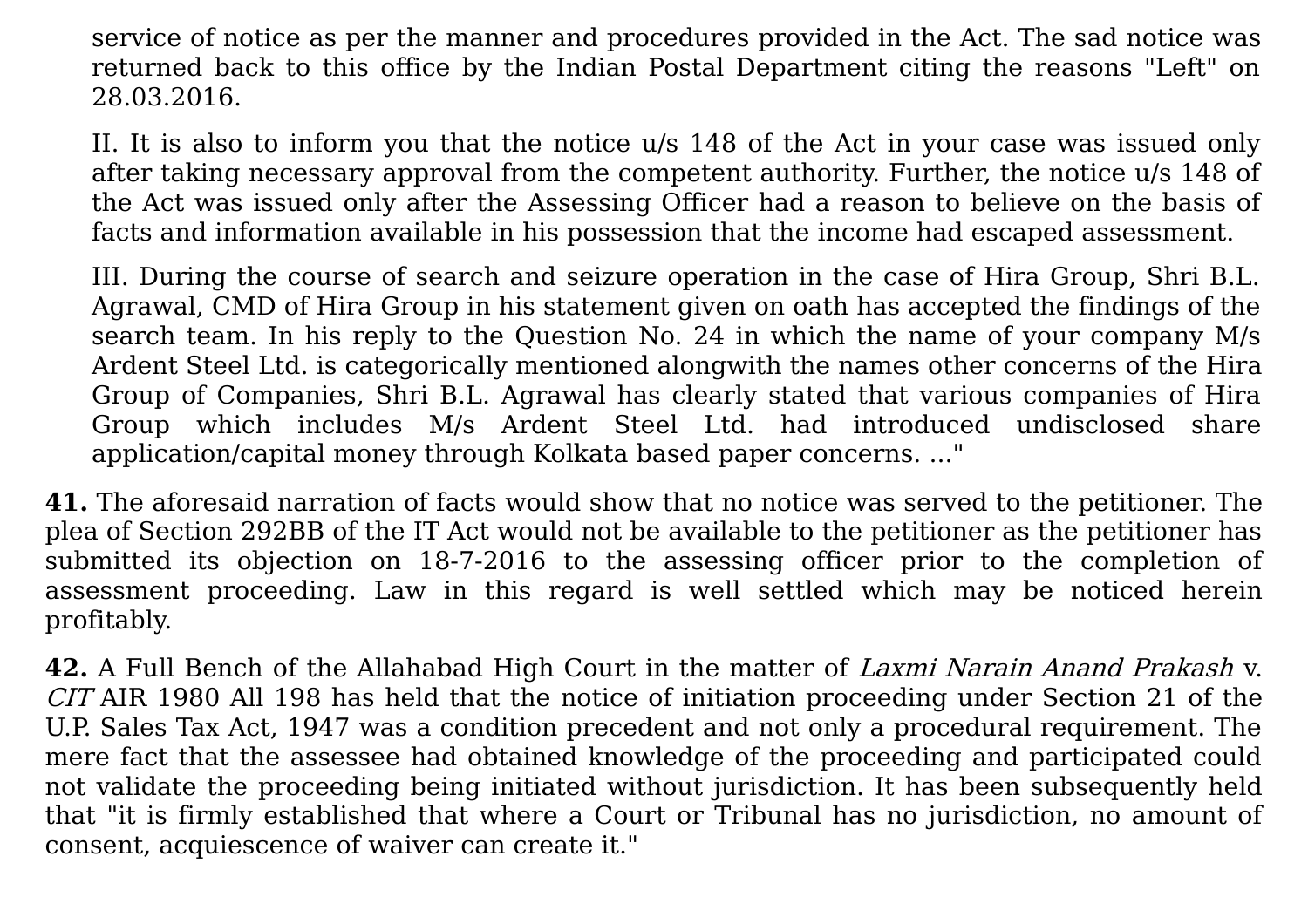**43.** A Division Bench of the Delhi High Court in *Chetan Gupta's* case (*supra*) speaking through Dr. S. Muralidhar, J, has clearly held that merely because an assessee may have participated in the proceedings, the requirement of service of proper notice upon the person in accordance with the legal requirement under Section 148 of the Act is not dispensed with and reassessment proceedings finalized by the Assessing Officer without effecting service of notice on the assessee under Section 148(1) of the IT Act are invalid and laid down the principles in this regard as under:—

 $\binom{n}{i}$  to  $(iv)^{**}$  \*\*

(v) The mere fact that an Assessee or some other person on his behalf not duly authorised participated in the reassessment proceedings after coming to know of it will not constitute a waiver of the requirement of effecting proper service of notice on the Assessee under Section 148 of the Act.

(vi) Reassessment proceedings finalised by an AO without effecting proper service of notice on the Assessee under Section 148 (1) of the Act are invalid and liable to be quashed.

(*vi*) Section 292BB is prospective. In any event the Assessee in the present case, having raised an objection regarding the failure by the Revenue to effect service of notice upon him, the main part of Section 292 BB is not attracted."

**44.** Similar is the proposition laid down by the Gauhati High Court in Mintu Kalita's case (supra) holding that service of notice is condition precedent for exercise of power under Section 148 of the IT Act.

**45.** Thus, on the basis of above-stated legal analysis, I have no hesitation to hold that no notice was served to the petitioner under Section 148(1) of the IT Act and service of notice to the Chartered Accountant of the petitioner Company is not service at all and participation of the petitioner Company by filing return and filing objection to the notice to the reasons to believe cannot be held to be a valid service of notice as held by the Delhi High Court in *Chetan Gupta's*